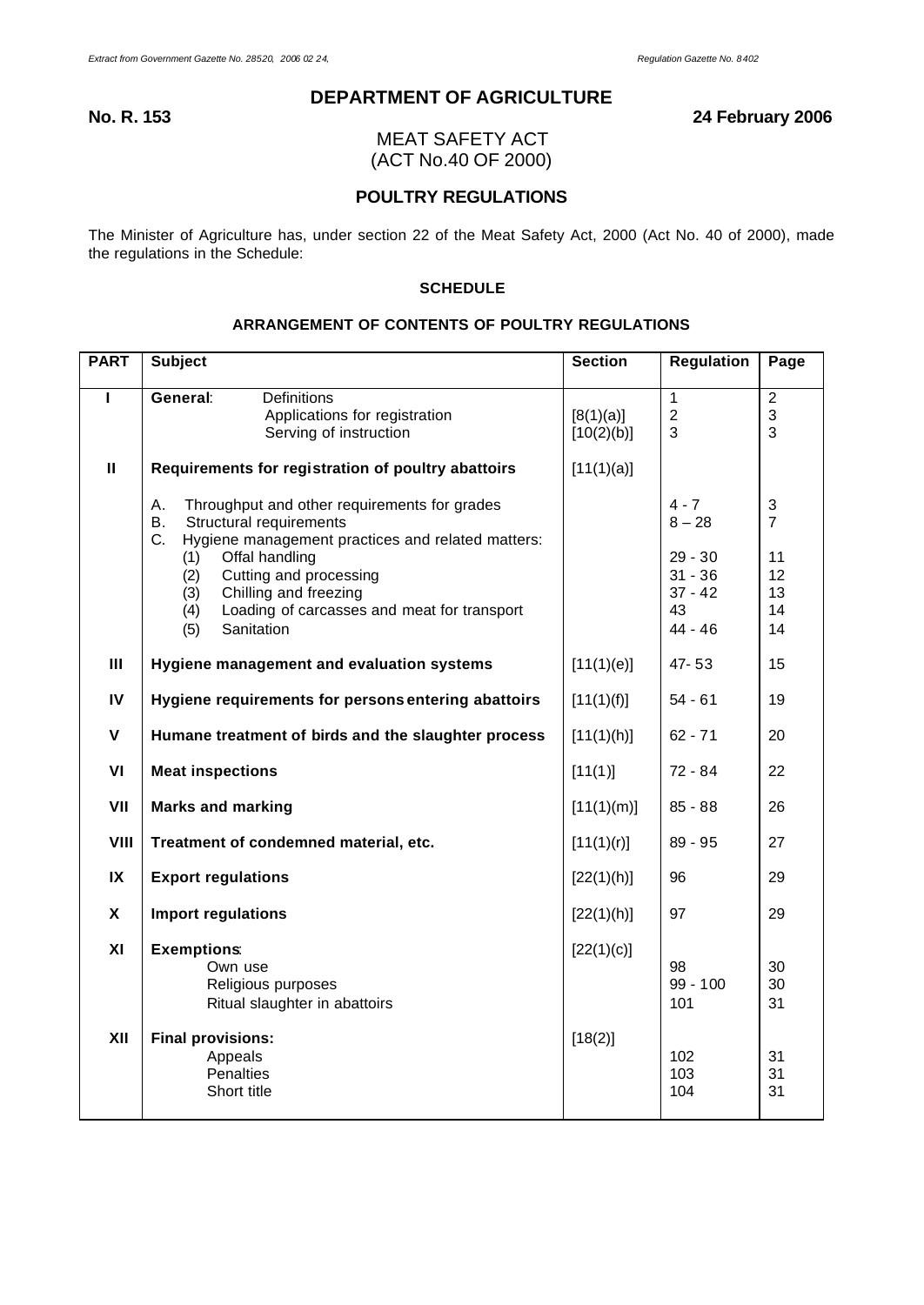# **PART 1 GENERAL**

### *Definitions*

1. In these regulations any word or expression to which a meaning has been assigned in the Act shall have that meaning and –

- (a) **"Act"** means the Meat Safety Act, 2000 (Act No. 40 of 2000);
- (b) **"approved meat"** means meat passed by a registered inspector;
- (c) **"bird"** means, as used in these regulations, a fowl, duck, pheasant, guinea fowl, goose, turkey, pigeon, partridge, quail, baby fowl (petit pouson);
- (d) **"carcass"** means the dressed carcass derived from a bird after the feathers, internal organs, head and feet have been removed;
- (e) **"clean areas"** include the evisceration area, second inspection point, recovery area, areas where dressed carcasses and red offal are handled, washed, chilled, frozen, carcasses portioned, packed and dispatched, areas where cleaning and sterilising of utensils and equipment are done as well as the ablution and eating facilities of personnel working in these areas and, where provided, washing facilities for meat transport trucks, laundry, offices and laboratory;
- (f) **"condemned material"** means a bird or parts of a bird inspected and judged, or otherwise determined, to be unacceptable for human and animal consumption and requiring sterilizing or destruction;
- (g) **"condemnation area or room"** means an area or room dedicated to keeping condemned material;
- (h) **"cutting"** means deboning of carcasses;
- (i) **"dirty areas"** include reception and offloading of live birds, ante mortem inspection, post mortem inspection area, stunning, bleeding, scalding, de-feathering, first meat inspection point, head and feet removal, pre-evisceration carcass wash, areas where inedible material, condemned material and rough offal are handled, washing facilities for trucks transporting live birds as well as the ablution and eating facilities of personnel working in these areas.
- (j) **"dressing"** means the progressive separation of a bird into a carcass, other edible parts and inedible material;
- (k) **"eviscerate"** means the removal of the contents of the thoracic and abdominal cavities;
- (l) **"forbidden substance"** means a forbidden substance as contemplated in the Foodstuffs, Cosmetics and Disinfectants Act, 1972 (Act No.54 of 1972);
- (m) **"in contact material"** means any wrapping material that makes direct contact with meat;
- (n) **"inedible material"** means parts of a bird unsuitable for human consumption but not requiring destruction;
- (o) "**meat inspection service**" means the performance of ante-mortem and meat inspections by a registered inspector who may be employed by an assignee and may include hygiene management and regulatory control as agreed on with the provincial executive officer for each abattoir and includes reporting of non-conformances to the provincial executive officer;
- (p) **"passed"** means when used in conjunction with the inspection of meat, that such meat has been approved for human and animal consumption and are stamped on the packaging material, wrapping or label with a stamp bearing the word "PASSED" and bearing the abattoir identification number;
- (q) **"processing"** means altering of the meat, other than cutting and portioning, dicing and mincing to enhance the meat;
- (r) **"protocol"** means a particular procedure or specific measures intended to minimise risk in a particular situation, that have been agreed to by the parties concerned and approved under these regulations by the provincial executive officer;
- (s) **"red offal"** means gizzards, hearts, livers, spleens and necks;
- (t) "**registered inspector**" means a person contemplated in section 11(1)(c) of the Act who is registered by the provincial executive officer under regulation 84 to do a meat inspection service in a particular abattoir;
- (u) **"Requirements for Food Premises under the Health Act"** means General Hygiene Requirements for Food Premises and the Transport of Food, published in Government Notice No. 918 of 30 July 1999 under the Health Act, 1977 (Act No. 63 of 1977);
- (v) **"rough offal,"** includes the intestines, heads and feet; and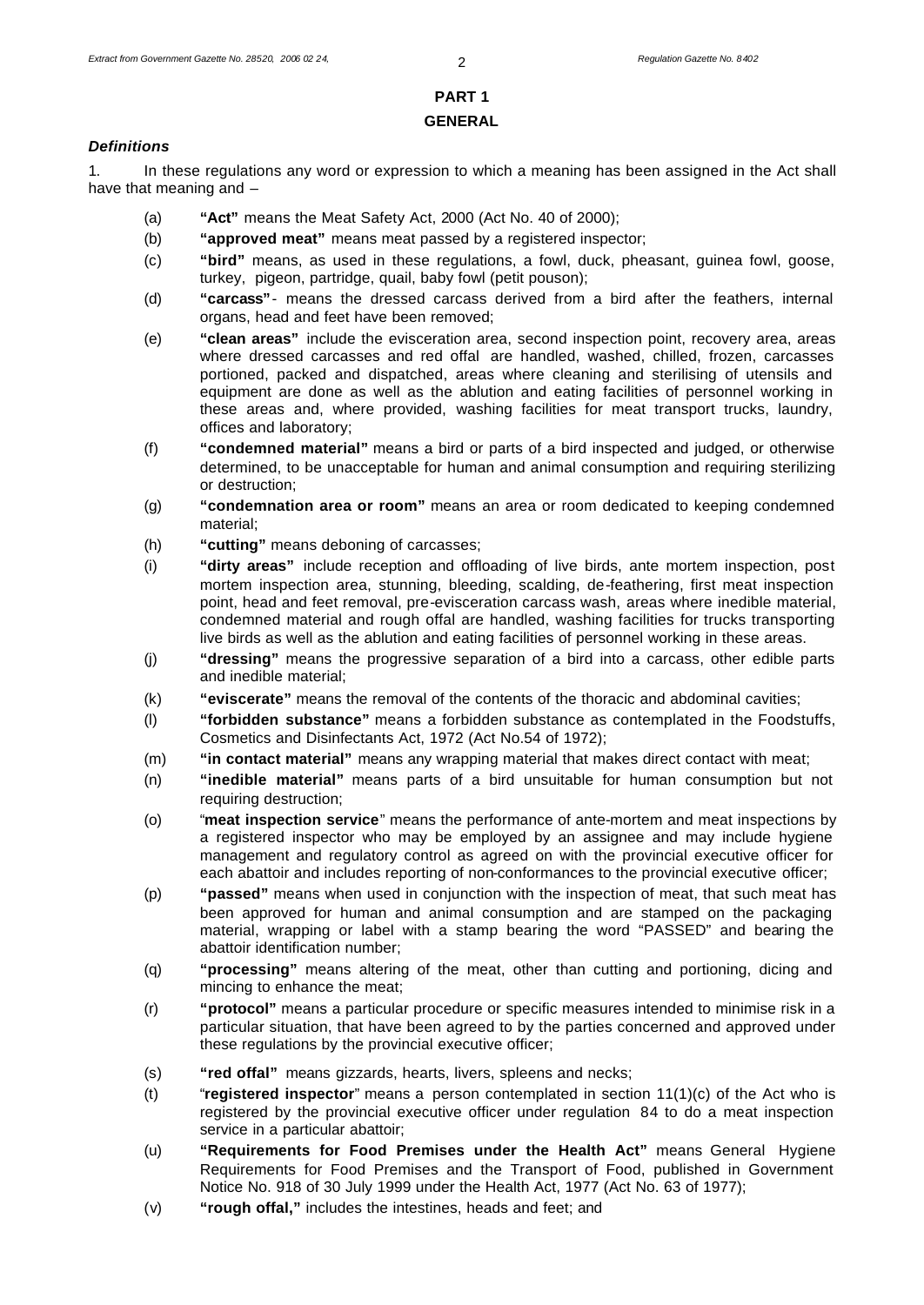- (w) **"unit"** in relation to a quantity standard for determining throughput for poultry, means one fowl or duck or pheasant or guinea fowl with the understanding that –
	- (i) one goose equals two units;
	- (ii) one turkey equals four units;
	- (iii) four pigeons or two partridges or twelve quails or three baby fowls (petit pousons) equals one unit.

#### *Application for registration certificate* [Section 8(1)(a)]

- 2. (1) Before an abattoir is erected the design drawings of such proposed construction must be submitted to the provincial executive officer for evaluation and approval.
	- (2) The manner in which an application for registration of a slaughter facility must be submitted, as contemplated in section 8(1)(a) of the Act, is that the owner of the facility must submit to the provincial executive officer in whose area the facility is situated -
		- (a) a properly completed application form obtainable from the provincial executive officer; and
		- (b) a complete set of design drawings of the facility, if it is not a new structure as contemplated in regulation 2(1).

### *The manner of serving instruction* [Section10(2)(b)]

3. The manner in which an instruction must be served on the owner of an abattoir as contemplated in section  $10(2)(b)$  of the Act is  $-$ 

- (a) to hand it to the owner personally;
- (b) to post it by registered post to the postal address of the owner; or
- (c) to fax, e-mail, or by other electronic means, to the owner provided that the original document is delivered to the owner within 7 days of sending the notification.

# **PART II**

#### **REQUIREMENTS FOR THE REGISTRATION OF POULTRY ABATTOIRS**

[Section 11. (1)(a)]

# **A. Throughput and other requirements for grades**

# *Requirements for rural poultry abattoirs*

4. Considering the requirements set out in Part II B (1) for an abattoir to be graded as a rural poultry abattoir –

- (a) the throughput may not exceed fifty units per day;
- (b) the premises must be fenced and provided with a gate to control access of people and animals;
- (c) a roofed offloading and holding area for live birds must be provided;
- (d) it must consist of at least one room, equipped with a dressing rail, in which all the functions regarding the slaughtering and dressing of poultry can be performed hygienically;
- (e) if windows are not glazed fly screens must be provided;
- (f) doors must be provided
	- (i) where birds enter the abattoir;
	- (ii) where carcasses and offal are dispatched; and
	- (iii) above mentioned may be the same door if the process is separated by time;
- (g) the abattoir must be provided with conveniently placed boot wash and hand wash facilities;
- (h) a sterilizer adjacent to a hand wash-basins must be provided;
- (i) toilet and hand wash facilities must be provided;
- (j) facilities to store items needed in the daily slaughter process must be provided;
- (k) the design of the abattoir must allow for future upgrading of the facility; and
- (l) chilling facilities to accommodate at least the daily throughput must be provided and the proximity of these facilities must be such as not to compromise hygiene standards and be acceptable to the provincial executive officer.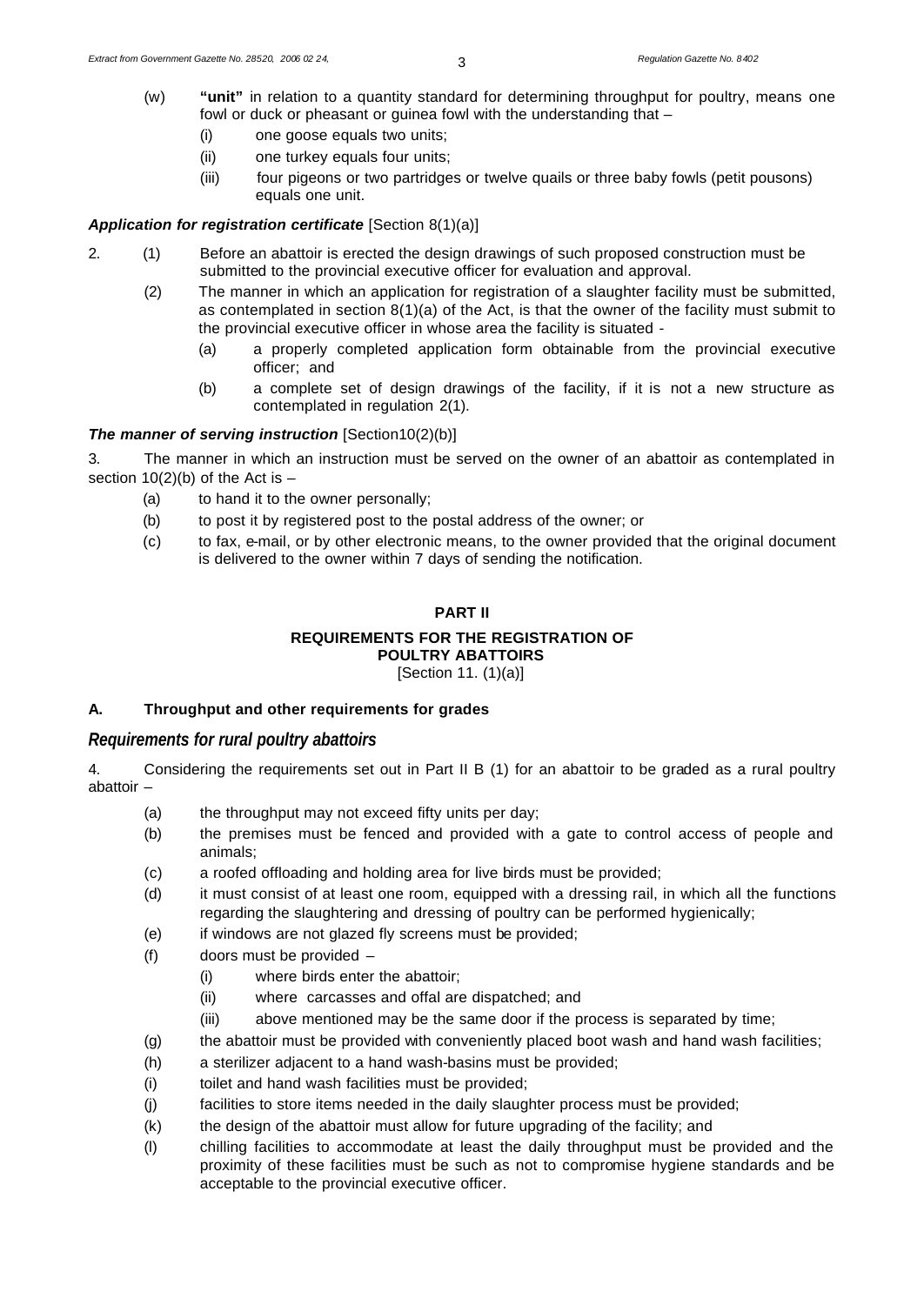# *Requirements for low throughput poultry abattoirs*

5. Considering the requirements set out in Part II B(1) and (2), for an abattoir to be graded as a low throughput poultry abattoir –

- (a) a maximum throughput of two thousand units per day may not be exceeded, provided that the provincial executive officer may determine a lower maximum throughput for an abattoir on grounds of the hourly throughput potential relative to available equipment and facilities as well as chilling capacity;
- (b) premises must be fenced and provided with a gate to control access of people and animals;
- (c) roofed facilities for offloading and holding of live birds must be provided;
- (d) a facility where poultry transport trucks must be sanitized after offloading must be provided;
- (e) an equipped room must be available, but if throughput exceeds 100 units per day separate rooms inter-connected by means of hatches only must be available, where –
	- (i) poultry is stunned, bled, scalded, defeathered, heads and feet are removed, rough offal is dispatched and meat inspection is done;
	- (ii) carcasses are eviscerated, washed, meat inspection is done and where separate facilities must be provided for further inspection and recovery;
	- (iii) carcasses are portioned, packed and chilled and meat and red offal are dispatched provided that where the daily throughput is less than 300 birds, this function may be done in the room mentioned in (ii) and where the throughput exceeds 500 birds the air temperature of this room may not exceed  $12^{\circ}$ C;
	- (iv) rough offal is handled, provided that this may be done in a separate area in (ii);
- (f) facilities must be provided where feathers and inedible products can be kept under hygienic conditions prior to removal from the abattoir, unless it is removed on a continuous basis;
- (g) separate chillers and freezers must be provided for the daily throughput of
	- (i) carcasses, red offal; and
	- (ii) washed rough offal;
- (h) a personnel entrance to the clean areas of the abattoir must be provided and must be designed as an ante-chamber for cleaning purposes and must be provided with hand washbasins, soap dispensers, hand drying facilities, a boot wash, apron wash, hooks for aprons and a refuse container and at the discretion of the provincial executive officer, personnel entrances to other areas of the abattoir need not be provided with an ante-chamber but must be provided with conveniently placed boot wash and hand wash facilities at the entrance to such areas;
- (i) change room, shower, toilet as well as hand wash-facilities must be provided on the premises for persons working at the abattoir;
- (j) dining facilities must be provided with tables and chairs and must be situated so that personnel do not sit or lie on the ground or soil their protective clothing during rest periods;
- (k) a storage facility or room for items needed in the daily slaughter process must be provided;
- (l) if an office is required by the owner, a separate room must be provided;
- (m) rooms or facilities must be provided for
	- (i) storage of cleaning equipment and materials;
	- (ii) cleaning and sterilization of fixed and movable equipment; and
	- (iii) sterilization of product crates and storage thereof; and

# *Requirements for high throughput poultry abattoirs*

6. Considering the requirements set out in Part II B (1) and (2) for an abattoir to be graded as a high throughput poultry abattoir –

- (a) it must have a maximum throughput which the provincial executive officer may determine on grounds of the hourly throughput potential relating to available equipment and facilities as well as chiller capacity;
- (b) the premises must be fenced to control access of people and animals and provided with separate gates for clean and dirty functions;
- (c) the abattoir and premises must be designed to separate dirty and clean areas and functions;
- (d) roofed facilities for off-loading and holding live birds must be provided;
- (e) a facility where poultry transport trucks must be sanitised after offloading must be provided;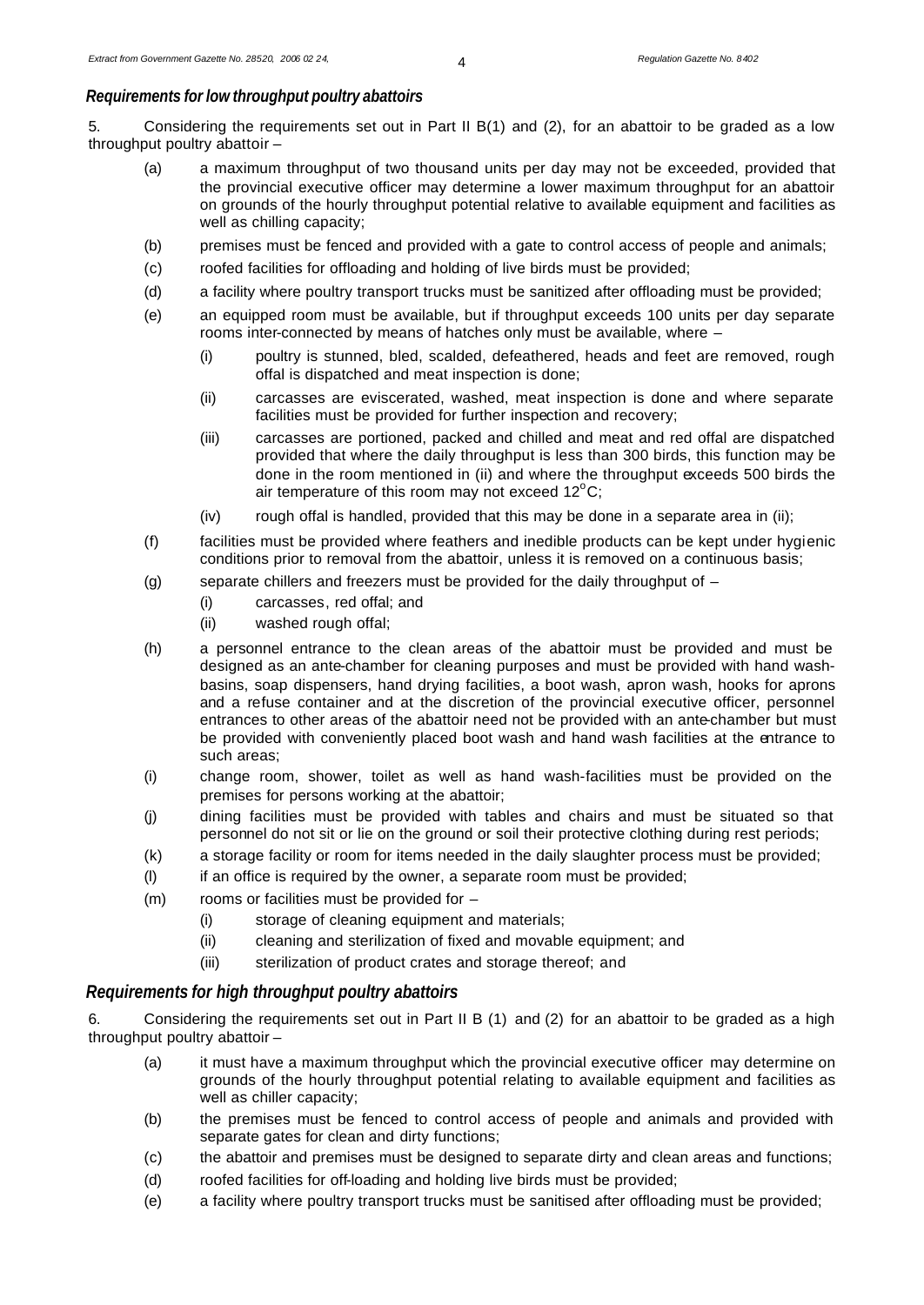- (f) rooms with clean functions and those with dirty functions may only be interconnected by means of hatches and/or chutes;
- (g) the stunning and bleeding area must be physically separated from any other work areas;
- (h) separate rooms, where applicable, inter-connected by means of hatches only, must be provided where –
	- (i) poultry is scalded, defeathered, heads and feet are removed and meat inspection is done;
	- (ii) feathers are collected, placed in containers and kept till removal;
	- (iii) dry de-feathering and down recovery is performed if so required;
	- (iv) wax is recovered and stored if so required;
	- (v) carcasses are eviscerated, red offal is cleaned and meat inspection is done;
	- (vi) rough offal is handled, washed, packed, chilled and loaded;
	- (vii) carcasses are detained for further inspection and recovery, where no separate and approved areas exist in (v) to carry out such functions;
	- (viii) condemned carcasses and material are kept before removal from the abattoir, provided that if the condemned material is removed on a continuous basis during production or a separate dedicated chiller is available for condemned material, such a room is not required;
	- (ix) separate hand wash, boot wash and apron wash facilities directly connected to the condemnation area, must be provided for persons who handle condemned products referred to in subparagraph (vi ii);
	- (x) carcasses are portioned, cut and meat, including red offal, is wrapped;
	- (xi) in-contact wrapping material, for daily use, is stored;
	- (xii) wrapped meat is packed;
	- (xiii) packing material (cartons), for daily use, is stored;
	- (xiv) cleaning equipment for the daily operation of the abattoir is stored; and
	- (xv) meat and red offal are sorted and dispatched and the air temperature in this area must not be more than 12°C when meat is handled and dispatched and the dispatching doors must be such that the doors of the vehicles will only be opened after docking;
- (i) separate chillers must be provided, for the daily throughput, for  $-$ 
	- (i) chilled or frozen carcasses and poultry meat products as well as red offal; and
	- (ii) chilled or frozen rough offal if required;
- (j) a personnel entrance to the clean areas of the abattoir must be provided and must be designed as an ante-chamber for cleaning purposes and must be provided with hand washbasins, soap dispensers, hand drying facilities, a boot wash, apron wash, hooks for aprons and a refuse container and at the discretion of the provincial executive officer, personnel entrances to other areas of the abattoir need not be provided with an ante-chamber but must be provided with conveniently placed boot wash and hand wash facilities at the entrance to such areas;
- (k) change room, shower, toilet as well as hand wash facilities must be provided on the premises for persons working at the abattoir and separate facilities must be provided for clean an dirty areas;
- (l) dining facilities must be provided separately, for clean and dirty areas, with tables and chairs or benches and must be situated so that personnel do not sit or lie on the ground or soil their protective clothing during rest periods;
- (m) office accommodation and ablution facilities must be available for meat inspection personnel;
- (n) a store room must be provided for items needed in the daily slaughter process;
- (o) office facilities must be separate from bleeding and dressing areas;
- (p) suitably equipped rooms and facilities must be provided for sterilization of movable equipment;
- (q) a room or rooms for bulk storage of cleaning equipment and chemicals must be provided;
- (r) separate bulk storage facilities must be provided for wrapping material and packing material, if both materials are kept;
- (s) a storage room for cleaned crates must be provided adjacent to a crate receiving and cleaning facility and directly interconnected to the rooms and areas where needed;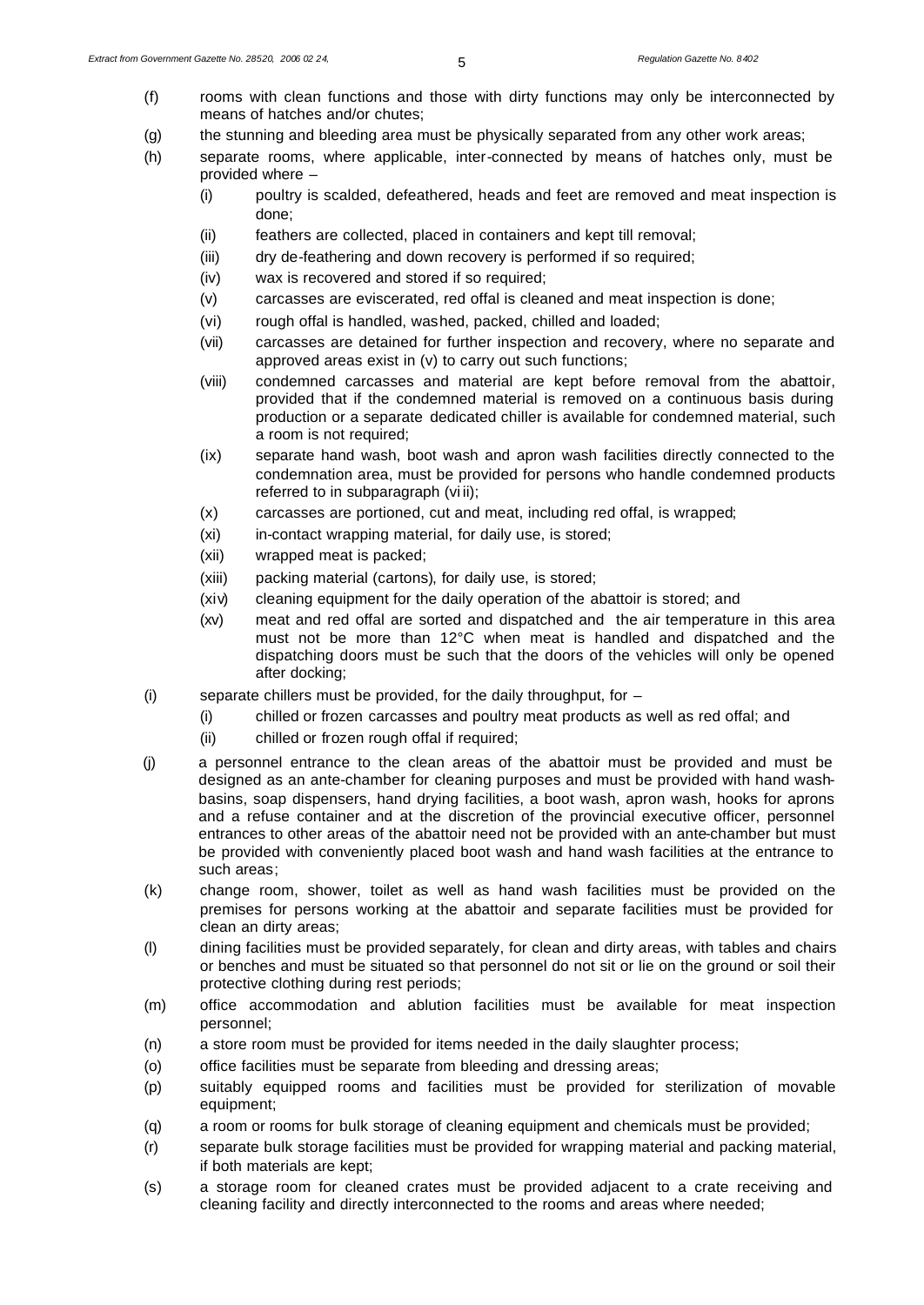- (t) a facility where meat transport trucks must be sanitized must be provided; and
- (u) access to a laboratory must be possible.

## *Requirements for high throughput cutting plants producing for the export market* [ See also regulation 31 to 36]

- 7. Considering requirements set out in Part II B (1), to be graded as a high throughput cutting plant
	- (a) it must have a maximum throughput which the provincial executive officer may determine on grounds of the capacity of the holding chillers, hourly throughput potential relating to available equipment and facilities as well as chiller or freezer capacity;
	- (b) the premises must be fenced and provided with a gate to control access of people and animals;
	- (c) if meat is intended for sale to the public, separate facilities must be provided as required by the provincial executive officer.
	- (d) separate equipped rooms must be provided for  $-$ 
		- (i) receiving of unwrapped carcasses and meat intended for cutting;
		- (ii) receiving of cartoned meat intended for cutting;
		- (iii) removal of meat from cartons and wrapping and thawing where applicable;
		- (iv) cutting and wrapping at an air temperature below 12  $\mathrm{C}$ ;
		- (v) packing, marking and labelling at an air temperature below 12  $\mathrm{^{\circ}C}$ ;
		- (vi) making up of new cartons used for packing meat;
		- (vii) dispatching of wrapped and packed meat at an air temperature below 12  $^{\circ}$ C;
		- (viii) dispatching of unwrapped carcasses and meat at an air temperature below 12  $^{\circ}$ C; and
		- (ix) washing and sterilizing of equipment.;
	- (e) separate bulk storage facilities or rooms must be provided for
		- (i) wrapping material; and
		- (ii) packing material;
	- (f) separate storage facilities or rooms must be provided for items in daily use, such as  $-$ 
		- (i) hand equipment;
		- (ii) wrapping material;
		- (iii) clean protective clothing; and
		- (iv) cleaning materials and chemicals;
	- (g) separate chillers or freezers must be available for  $-$ 
		- (i) unwrapped carcasses and meat;
		- (ii) packed meat;
		- (iii) holding frozen meat if required; and
		- (iv) blast freezing meat if required;
	- (h) ablution facilities and toilets must be provided and the access routes to the cutting room must be under roof;
	- (i) a personnel entrance to the clean areas of the plant must be provided and must be designed as an ante-chamber for cleaning purposes and must be provided with hand wash-basins, soap dispensers, hand drying facilities, a boot wash, apron wash, hooks for aprons and a refuse container and at the discretion of the provincial executive officer, personnel entrances to other areas of the plant need not be provided with an ante-chamber but must be provided with conveniently placed boot wash and hand wash facilities at the entrance to such areas;
	- (j) sterilizers with water at 82°C must be provided or, as an alternative, a valet system where handheld equipment are collected on a regular basis and sterilized in a central sterilizing facility may be used, with the understanding that strategically placed emergency sterilizers are still required;
	- (k) extraction facilities for vapour control must be provided; and
	- (l) further processing must comply with the requirements set in the Requirements for Food Premises under the Health Act.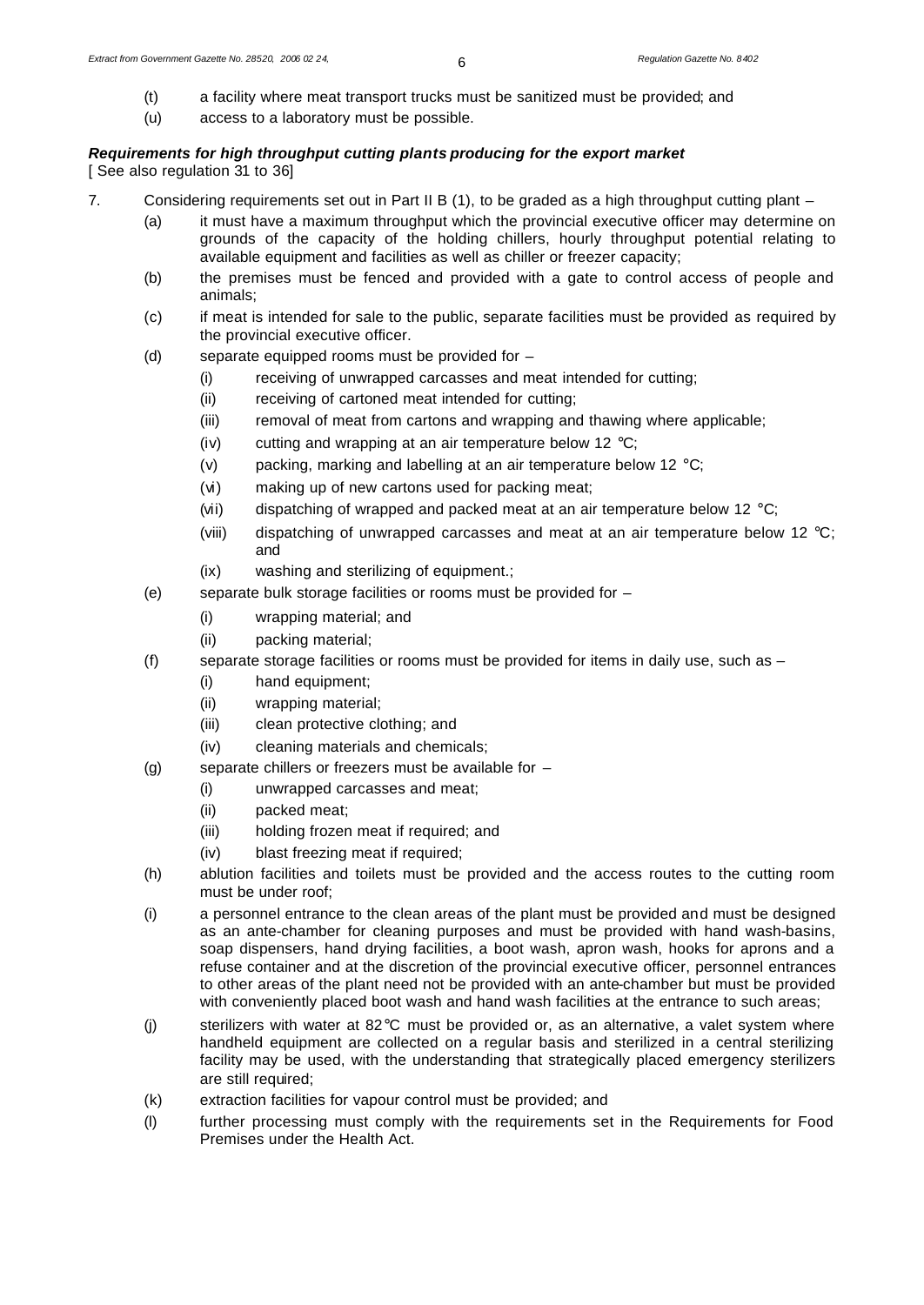# **B. Structural requirements for abattoirs, cold storage units and export approved cutting plants**

# *General*

8. Premises must be of such design, construction and finish and must be so equipped, in such condition and so located that they can be used at all times for the purpose for which they were designed, equipped and appointed –

- (a) without creating a health hazard; and
- (b) in such a manner that meat
	- (i) can be handled hygienically on these premises or with equipment on the premises; and
	- (ii) can be protected by the best available method against contamination or spoilage by poisons, offensive gasses, vapours, odours, smoke, soot deposits, dust, moisture, insects or other vectors or by other physical, chemical or biological contamination or pollution.

## *Premises*

- 9. (1) All areas on the premises must be rendered dust and mud free.
	- (2) Provision must be made for storm water drainage.
	- (3) The abattoir must be equipped with an enclosed drainage system for the disposal of effluent and sewerage.
	- (4) Vehicle loading and off loading areas for dispatching and receiving of meat must be curbed, paved, drained and roofed.

# *Cross flow*

10. The premises and buildings must be designed to ensure that –

- (a) clean and dirty areas and functions are separated;
- (b) no cross flow between clean and dirty areas and functions occurs;
- (c) inedible or condemned material can easily be removed on a continuous basis from areas where edible material is handled; and
- (d) detained meat can be examined without contaminating passed meat.

# *Requirements for interior of building and rooms*

11. In the abattoir where meat and poultry products are handled and in dining facilities, change rooms and toilets -

- (a) all rooms must be of such sizes as not to compromise hygiene;
- (b) floors and stairways must be
	- (i) smooth, impervious, resistant to wear and corrosion and not slippery; and
	- (ii) free of cracks and open joints;
- (c) floor drainage design and construction
	- (i) must ensure that floors are sloped at a gradient of not less than 1:60 towards drainage points or channels;
	- (ii) must ensure that channels drain from clean to dirty areas;
	- (iii) must be such that drainage channels are smooth, impervious, washable and provided with grates or covers; and
	- (iv) must provide all drain inlets with solid traps as well as mechanisms to prevent access of vermin and obnoxious odours into the abattoir;
- (d) interior wall surfaces, partitions, and pillars must be  $-$ 
	- (i) smooth, impervious, washable and light coloured;
	- (ii) rounded at floor to wall as well as wall to wall, junctions with a minimum radius of 50 mm.; and
	- (iii) rounded on top in case of walls and partitions which are not ceiling height;
- (e) interior roof structures or ceilings, must be smooth, impervious, light coloured and washable;
- (f) doors and doorframes must be smooth, impervious, vermin proof, light coloured and corrosion resistant;
- (g) personnel entrances must have self-closing doors and be provided with hand wash-basins, boot wash and apron wash facilities and apron hooks;
- (h) hatches, where provided, must have an inclined bottom edge sloping towards the dirtier side and self closing flaps must be provided when applicable;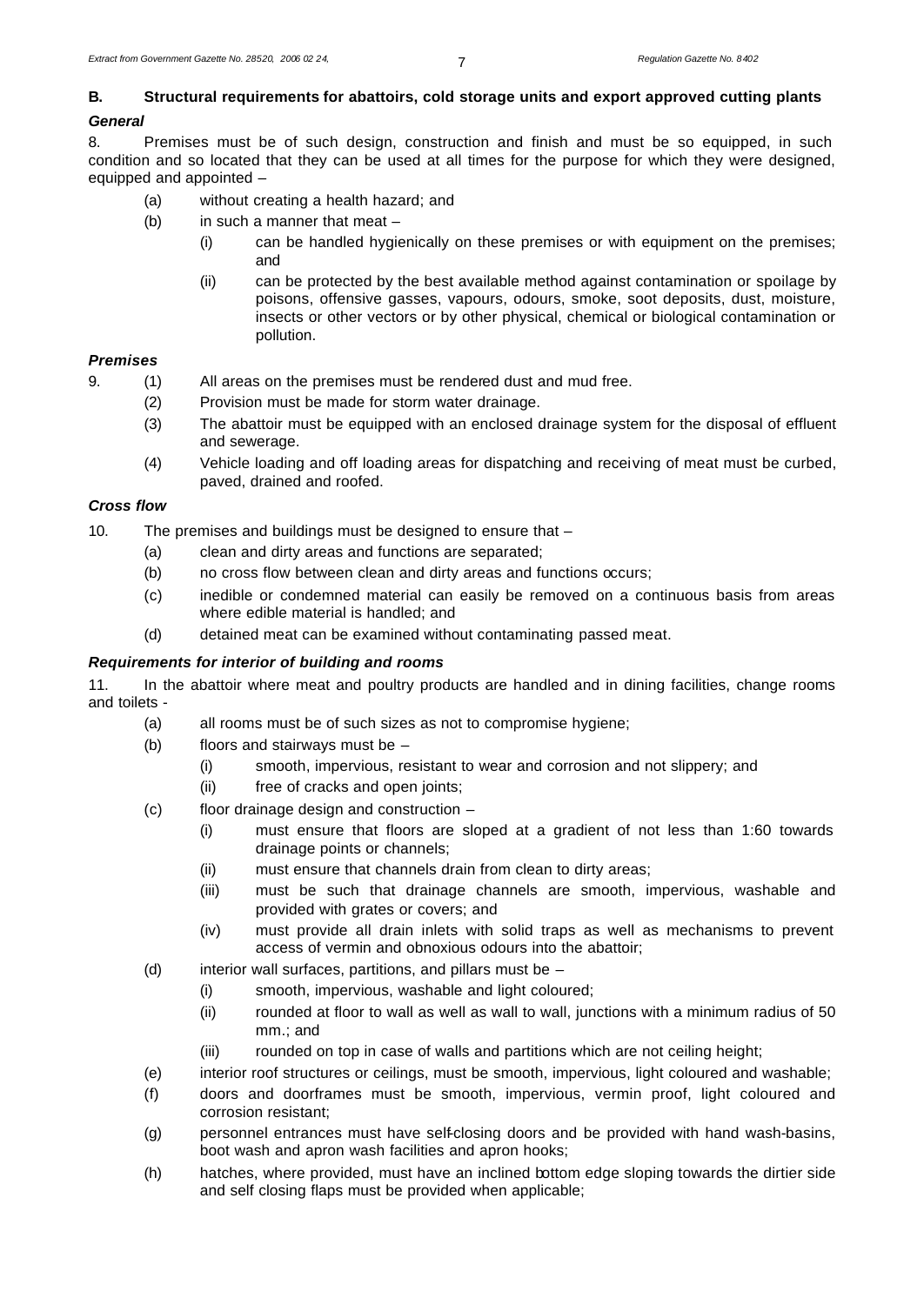- (i) chutes must
	- (i) be smooth, light coloured and corrosion resistant;
	- (ii) open at least 300 mm above the floor;
	- (iii) be sanitizable along its entire length; and
	- (iv) be separate for meat, inedible material and condemned material, respectively;
- (j) windows
	- (i) must have light coloured, corrosion resistant frames and must be glazed;
	- (ii) must be fitted with fly screens when used for ventilation;
	- (iii) must have window sills that slope at  $45^\circ$ ; and
	- (iv) may not be opened if it interconnects clean and dirty areas;
- (k) all working areas must
	- (i) be well ventilated; and
	- (ii) have artificial or natural lighting at an intensity of at least
		- (aa) 540 lux where meat is inspected; and
			- (bb) 220 lux in work areas;
- (l) all light fittings must be equipped with covers or splinter protectors;
- (m) all electrical fittings must be waterproof; and
- (n) all wall mounted equipment, structures and fittings must have a clearance of at least 50 mm from the wall.

# *Requirements for equipment*

- 12. (1) Equipment
	- (a) must be corrosion resistant and non-toxic and may not taint or stain meat;
	- (b) must have surfaces which are smooth, impervious and free of holes, cracks and sharp corners and be sterilizable; and
	- (c) may not contaminate meat with lubricants.
	- (2) containers used to hold meat must comply with sub regulation (1) and if sides and bottoms are constructed with openings it must be designed so that meat cannot protrude through the openings or make contact with the floor.

#### *Requirements for toilets and change rooms*

- 13. (1) Toilets and urinals must be situated in a separate room and may not be an integral part of a change room.
	- (2) All toilets must be provided with toilet paper holders and toilet paper, hand wash-basins, soap dispensers with germicidal liquid soap and hand drying facilities.
	- (3) Change rooms and toilets may not have direct access into an area or room where meat is handled.
	- (4) Workers must be provided with lockers in which to store private clothes separately from protective clothing, ensuring that private clothes and clean protective work clothes do not make contact.
	- (5) Workers must be provided with separate fly proof facilities in which to keep food.

#### *Sterilizers*

- 14. (1) Sterilizers must be readily accessible and must
	- (a) be placed on dressing platforms and within three meters of workstations, adjacent to hand wash-basins in rooms and areas where
		- (i) birds are bled, defeathered and dressed;
		- (ii) carcasses, meat and offal are detained;
		- (iii) condemned material is handled; or
		- (iv) meat is otherwise handled;
	- (b) be corrosion resistant and capable of sterilizing hand utensils and equipment, such as cutters and saws, at a minimum water temperature of 82°C during slaughter; and
	- (c) have an inlet, overflow and outlet and must drain through a down pipe directly into a closed drainage system or into an open channel, but such drainage water may not flow over the floor across areas where personnel traffic occurs.
	- (2) Any other method of sterilization must be approved by the provincial executive officer.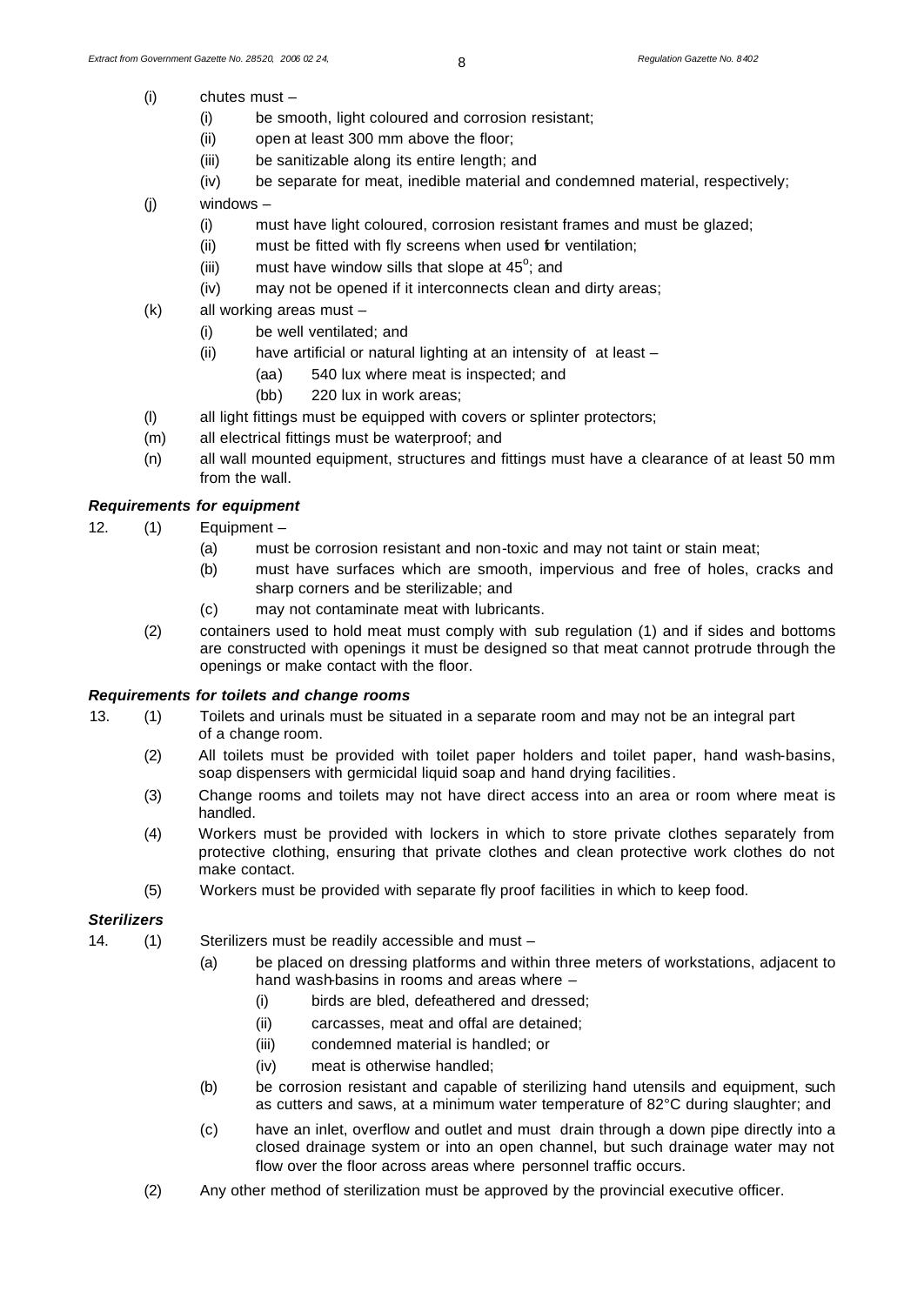#### *Hand Wash-basins*

- 15. Hand wash-basins must be readily accessible and be
	- (a) placed on dressing platforms and within 3 m of workstations in rooms and areas where
		- (i) birds are slaughtered;
		- (ii) carcasses, meat and offal are detained;
		- (iii) condemned material is handled; or
		- (iv) meat is otherwise handled;
	- (b) corrosion resistant;
	- (c) provided with taps that are not hand or elbow operated;
	- (d) supplied with warm running water at not less than 40  $^{\circ}$ C;
	- (e) provided with an inlet, overflow and outlet and must drain through a down pipe directly into a closed drainage system or into an open channel, but such drainage water may not flow over the floor across areas where personnel traffic occurs; and
	- (f) fitted with a dispenser for liquid germicidal soap as well as hand drying facilities, unless the drying of hands is not necessary in the area where the basin is situated.

## *Apron-on wash-cabinets*

16. Apron-on wash-cabinets, required at low and high throughput abattoirs, must be installed near work stations and be constructed so as to contain splashing from personnel washing their aprons while wearing it and must drain directly into a drainage system.

### *Water supply*

- 17. (1) Water must be under pressure and must conform to at least Class II according to SANS 241 standard for drinking water.
	- (2) Water points must be provided with
		- (a) cold water;
		- (b) water at  $40^{\circ}$ C and equipped with hose pipes for sanitising all areas of the abattoir; and
		- (c) hose reels to store hoses away from the floor unless vertical (drop) hoses are provided.

## *Containers for inedible, condemned and refuse material*

- 18. (1) Sufficient theft and leak proof containers with tight fitting lids, complying with regulation 12, must be provided to keep and transport condemned material and they must be clearly marked "CONDEMNED".
	- (2) Containers must be provided to collect and hold inedible material until disposal.
	- (3) Facilities to collect and hold blood prior to disposal must be provided.
	- (4) Refuse containers must be provided for the collection of general refuse at various points on the premises.
	- (5) Areas where waste or refuse containers are kept prior to removal must be impervious, curbed and drained and the containers must be enclosed or fitted with tight fitting lids.

# *Holding and offloading*

- 19. Offloading facilities for live birds must include a roofed and well ventilated area for
	- (a) trucks waiting to offload; and
	- (b) crates with birds which have been offloaded and are awaiting slaughter.

# *Stunning and bleeding*

- 20. (1) Facilities for stunning birds must be provided
	- (a) in case of hand lines, a manual electrical stunning apparatus; and
	- (b) in case of mechanical lines, a separate stunning and bleeding line which conveys the birds through an electrified water bath.
	- (2) A bleeding tunnel in the case of mechanical lines, bleeding cones in the case of hand lines as well as containers, tanks for storage of blood prior to removal and disposal, must be provided.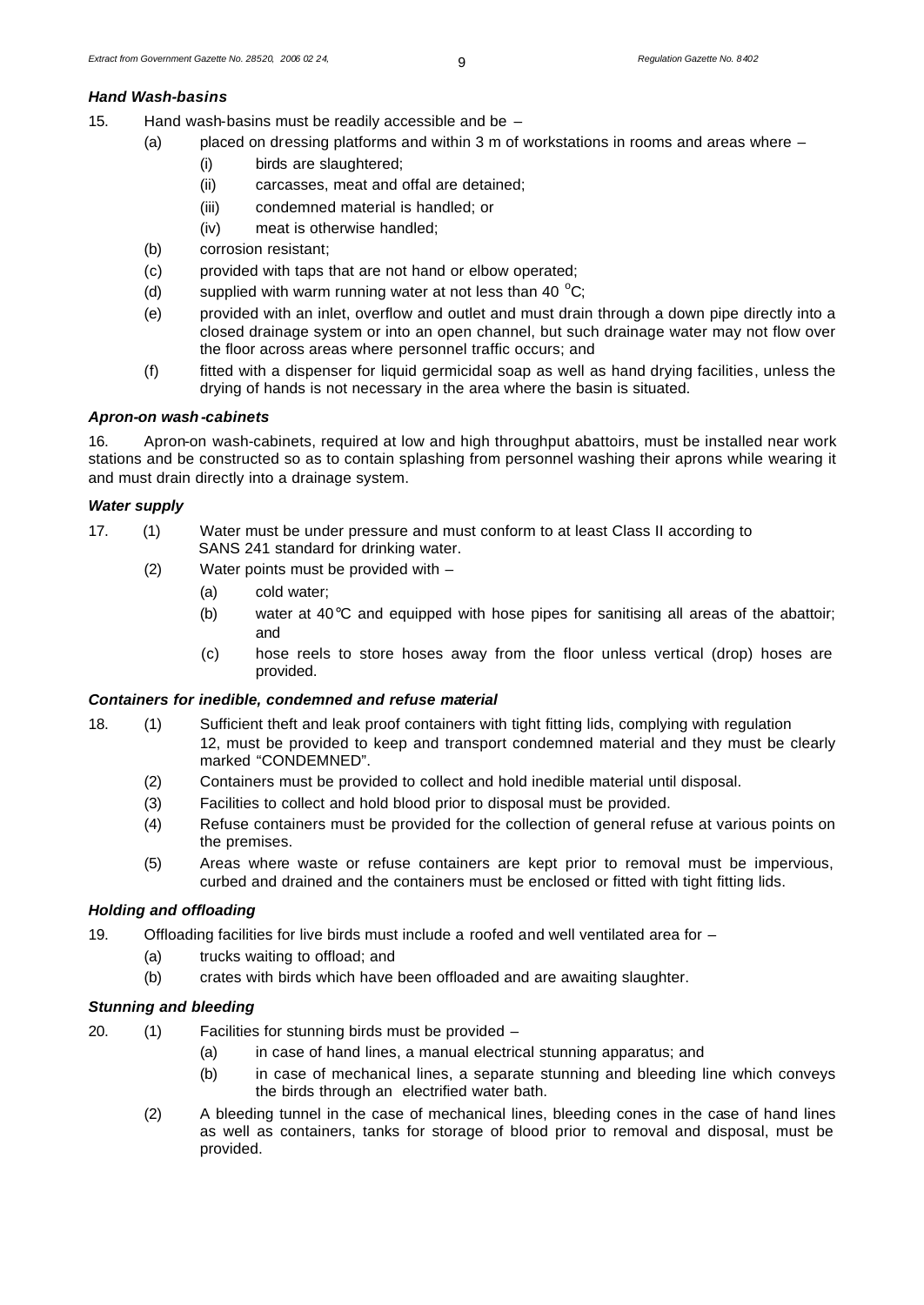## *Scalding and defeathering*

- 21. (1) Facilities must be provided for scalding of carcasses by immersion of the entire carcass in hot water prior to defeathering –
	- (a) in case of manual lines, facilities with a capacity of at least 20 litres of hot water; and
	- (b) in case of mechanical lines, a system which moves the carcasses through a scalding tank with hot water and the design of the scalding tank must provide for continuous addition of hot water at a flow of at least 1 litre per bird.
	- (2) Mechanical defeathering machines must be provided for removing feathers.
	- (3) If feathers are removed dry, a separate room must be provided which
		- (a) is adequately ventilated and closed off to avoid feather dust from entering the evisceration area; and
		- (b) is equipped with facilities to receive and handle feathers.
	- (4) A carcass washer, using water which may contain a bactericidal substance, which complies with the requirements of the Foodstuffs, Cosmetics and Disinfectants Act, 1972 (Act No. 54 of 1972) and is approved per protocol by the provincial executive officer, at levels not harmful or injurious to health, must be available to wash carcasses before evisceration.

### *Meat inspection*

- 22. (1) Equipment required for the first meat inspection point must be provided.
	- (2) At the second inspection point, after evisceration, containers to transport partially condemned carcasses to the recovery area must be provided
	- (3) Marked, leak proof and theft proof containers or other means to handle and hold condemned and inedible material prior to removal must be provided.

# *Evisceration*

- 23. (1) An evisceration line with shackles must be provided to enable evisceration in a hanging position.
	- (2) Evisceration trays or a trough or conveyor belt must be provided beneath the carcass line to receive intestines and be equipped to facilitate continuous rinsing.
	- (3) Mechanical evisceration equipment must
		- (a) be capable of eviscerating carcasses without rupturing the intestines;
		- (b) be continuously self-cleaning; and
		- (c) be capable of adjusting to different carcass sizes.
	- (4) Hand evisceration facilities must comprise of
		- (a) eviscerating spoons capable of removing intestines without rupturing intestines;
		- (b) hand wash facilities within reach of operators; and
		- (c) line space for the number of operators required.

## *Recovery*

24. Facilities for recovering usable portions from detained carcasses must be provided, if required, and must include –

- (a) hand wash-basins;
- (b) sterilizer for equipment;
- (c) equipment for cutting and recovery of portions;
- (d) equipment for washing with water which may contain a bactericidal substance, which complies with the requirements of the Foodstuffs, Cosmetics and Disinfectants Act, 1972 (Act No. 54 of 1972) and is approved per protocol by the provincial executive officer, at levels not harmful or injurious to health or other approved washing method for recovered portions; and
- (e) marked, leak proof and theft proof containers or other means to handle and hold condemned and inedible material prior to removal.

## *Final wash*

25. Equipment for the inside and outside wash of the carcasses, after evisceration, which must be with water which may contain a bactericidal substance, which complies with the requirements of the Foodstuffs, Cosmetics and Disinfectants Act, 1972 (Act No. 54 of 1972) and is approved per protocol by the provincial executive officer, at levels not harmful or injurious to health, must be provided.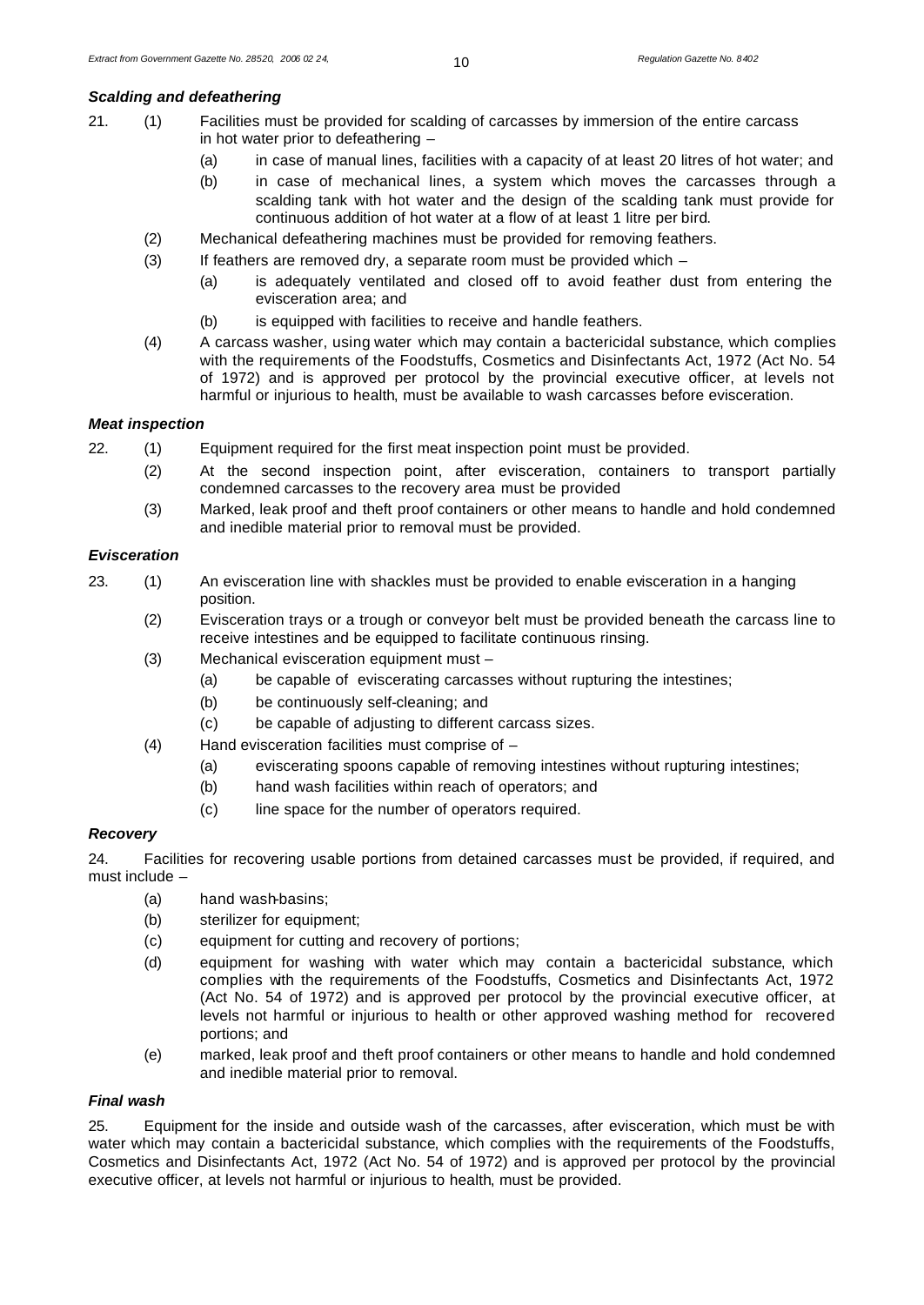### *Primary Carcass chilling*

- 26. (1) Pre-chilling or in-process chilling facilities must be capable of chilling carcasses to below 10 $\degree$ C.
	- (2) Separate chilling facilities must be provided to pre-chill recovered portions to below 10  $^{\circ}$ C.

# *Portioning and packing*

27. Equipment must be provided for portioning and packing of carcasses as required by the Provincial Executive Officer.

# *Chilling and freezing*

28. Sufficient chillers and freezers must be provided for final chilling, freezing and storage of packed products –

- (a) Chilled poultry at  $4^{\circ}$ C; and
- (b) Frozen poultry at minus 12 $\degree$ C

# **C. Hygiene management practices and related matters**

# *(1) Offal handling*

# *Red Offal*

- 29. (1) Consists of the neck, cleaned gizzard, liver, spleen and heart.
	- (2) Must be washed, packed and chilled without delay–
		- (a) to reach a temperature of 4°C or less within 12 hours of evisceration; but
		- (b) it need not be chilled at the abattoir if dispatched on a continuous basis to the chilling facilities, the proximity of which must not compromise hygiene standards and be approved by the provincial executive.
	- (3) When small spin chillers are used for the washing of red offal, the level must be maintained by adding water which may contain a bactericidal substance, which complies with the requirements of the Foodstuffs, Cosmetics and Disinfectants Act, 1972 (Act No. 54 of 1972) and is approved per protocol by the provincial executive officer, at levels not harmful or injurious to health, at a temperature not more than 4 °C at a rate of 1 litre per kilogram.
	- (4) Bile contamination must be avoided when removing gall bladders from livers.
	- (5) No red offal may be stored with or come into contact with rough offal.
	- (6) Where red offal is packed in cartons, containers or plastic bags for dispatch, chilling or freezing –
		- (a) it may only be done in a separate area or room and equipment must be provided for this function;
		- (b) storage facilities for clean empty bags or containers, for a day's use, must be provided; and
		- (c) bulk storage facilities must be provided for packing material.
	- (7) If any red offal is to be included in a chilled carcass, it must be wrapped and chilled to not more than minus  $2^{\circ}$ C before inserting into the carcass.
	- (8) Gizzards must be opened, emptied, the mucosal lining removed and washed under running water without contaminating the surrounding area and products.
	- (9) Cartoned offal may not be stored in the same chiller as carcasses or uncartoned offal.

# *Rough offal*

- 30. (1) Rough offal consists of the head, feet and intestines.
	- (2) After evisceration and meat inspection, the intestines must be removed from the evisceration area.
	- (3) Intestines intended for human consumption must be washed, packed and chilled without delay, to minus 2  $^{\circ}$ C within 12 hours of evisceration but it need not be chilled at the abattoir if dispatched on a continuous basis to the chilling facilities, the proximity of which must not compromise hygiene standards and be approved by the provincial executive;
	- (4) Heads and feet must be washed.
	- (5) Wrapped, packed and chilled rough offal must be stored at minus 12  $^{\circ}$ C if not dispatched within 72 hours.
	- (6) Rough offal must be dispatched in leak proof containers.
	- (7) No rough offal may be stored or come into contact with red offal.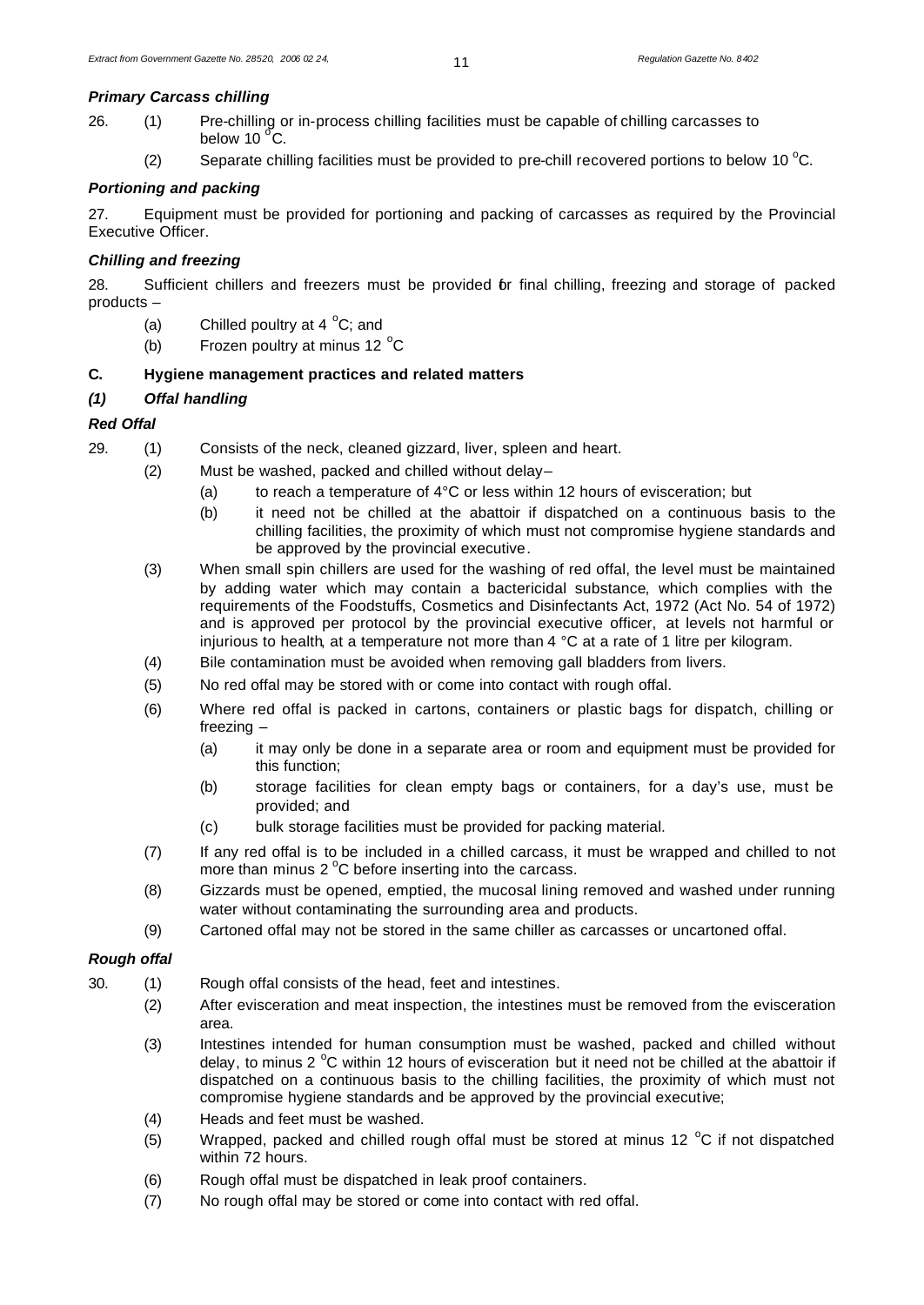# *(2) Cutting procedures at cutting plants producing for the export market.* [ See also regulation 7; 86; 87; 88]

# *General*

- 31. (1) Only carcasses or meat that was inspected and passed may be presented for cutting.
	- (2) If carcasses or meat is received from a source other than the abattoir on the premises, the registered inspector must verify that –
		- (a) documentation pertaining to the origin of such meat is available;
		- (b) meat inspection was done on such meat and that it was passed; and
		- $(c)$  the cold chain was maintained and that the core temperature is  $4^{\circ}$ C or less.
	- (3) All meat presented for cutting must be free of contamination.
	- (4) No meat that exhibits signs of spoilage may be cut.
	- (5) A registered inspector may at any time require any packed meat to be re-opened for inspection, and may authorize the resealing of any such opened container or carton.
	- (6) A linear production flow must be followed by avoiding cross flow, backtracking and accumulation or congestion of meat at any stage of the production process.

# *Cutting*

- 32. (1) All the cutting, dicing or mincing must be so arranged that the hygiene of all the operations is assured.
	- (2) Bones derived from cutting procedures must be removed continuously to a suitable room or container provided specifically for this purpose.
	- (3) Meat that has been cut must be chilled, or freezing started, within one hour of cutting;
	- (4) Meat obtained from cutting and found unfit for human and animal consumption must be collected in properly marked containers or facilities and removed from the premises in accordance with Part VIII.
	- (4) Meat may be cut after the dressing process and primary chilling if
		- (a) meat is transferred directly from the slaughter room to the cutting room in a single operation, the dressing room and cutting room being in close proximity;
		- (b) cutting is carried out immediately after transfer; and
		- (d) a protocol approved by the provincial executive officer is adhered to.

# *Wrapping*

- 33. (1) Wrapping materials may not be kept in a cutting room in quantities greater than the daily requirement, and must be so stored and handled as to maintain them in a clean condition up to the moment of use.
	- (2) Exposed meat may not come into contact with cartons, unless waxed cartons are used.

# *Temperature control*

- 34. (1) The air temperature of a room where meat is cut and packed, must be maintained at or below 12°C.
	- (2) Cut poultry meat must be subjected to uninterrupted chilling to reduce the core temperature of the meat to 4  $\degree$ C within 12 hours in the case of chilled meat and meat that is being frozen may not be dispatched before a core temperature of minus 12 $^{\circ}$ C has been reached.

## *Sanitation*

- 35. (1) Sanitizing and sterilizing of hand and other equipment must be done on a continuous basis during working hours.
	- (2) The cleaning and sterilization procedure of portable and other equipment must comply with Part II C (5).

# *Further processing*

36. Further processing must comply with the requirements set in the Requirements for Food Premises under the Health Act,1977 (Act No. 63 of 1977).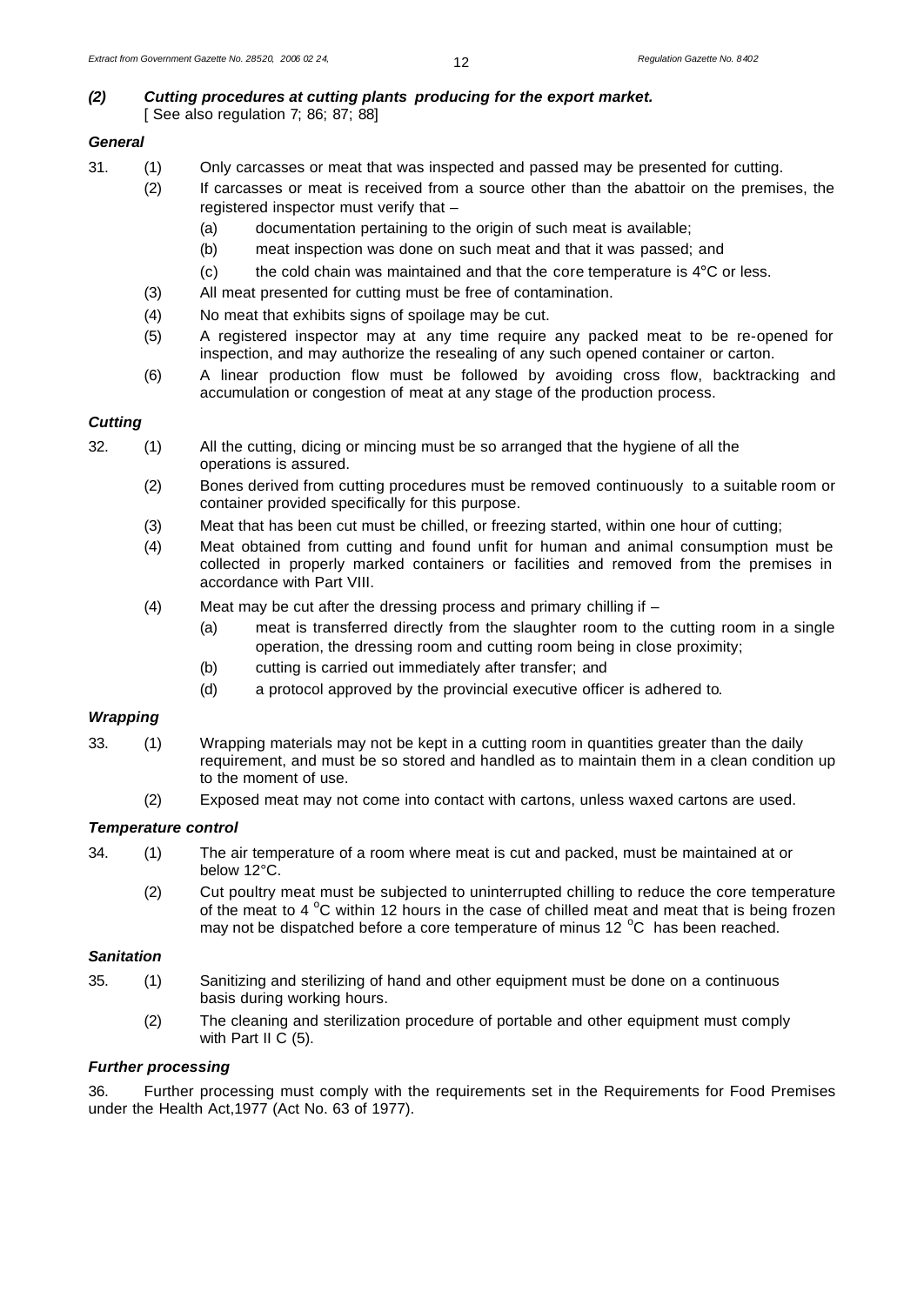# *(3) Chilling and freezing at abattoirs*

[ See also regulations 26, 28; 29; 30; 31; 32(4); 34; 46; 53(n); 71]

# *Requirements*

- 37. (1) All chilling, freezing and cold storage facilities for meat must comply with the Structural Requirements for all abattoirs contained in Part II B(1).
	- (2) Chillers and freezers must be equipped with dial thermometers or where required by the provincial executive officer, continuous thermo-recorders, to give an accurate indication of the air temperature within the room.

# *Temperature capability*

- 38. (1) A chiller used for final chilling of poultry meat must be capable of providing uninterrupted cooling to reduce the core temperature of the meat to 4  $\degree$ C within 12 hours.
	- (2) Meat, carcasses and portions being frozen may not be removed from the freezer before a core temperature of minus 12 $\degree$ C has been reached.
	- (3) (a) The defrost mechanisms for freezers and chillers must prevent the build-up of ice on the chilling coil surfaces to levels detrimental for temperature maintenance;
		- (b) Where a chiller or freezer contains meat during a defrosting cycle, defrosting of each chilling coil must be completed within 30 minutes; and
		- (c) Drainage connections of ample size must be provided from drip trays of air cooling units and must lead to ground level outside of the room or directly into the drainage system.
	- (4) A chiller or freezer must have a visible permanent notice fixed to the outside stating
		- (a) the cubic capacity of the room;
		- (b) the type of product which may be chilled, frozen or stored in it;
		- (c) the maximum permissible product load in kilograms for that room;
		- (d) the final temperature required for the meat in degrees Celsius and the minimum period of time, in hours, which is necessary for this temperature to be achieved; and
		- (e) in the case of a storage chiller or freezer, the maximum permissible mean temperature value at which meat may be introduced.

# *Loading practises for chillers and freezers*

- 39. (1) Meat must be packed so as to ensure adequate air circulation while being chilled.
	- (2) No meat may be stacked directly on the floor.
		- (3) Warm carcasses may not be loaded into a chiller containing chilled meat except in cases of in-line chilling or where the provincial executive officer may determine otherwise.
		- (4) (a) No carcass or meat which is unfit for human consumption or may have a detrimental effect on other meat may be stored in a chiller or freezer containing edible products; and
			- (b) A carcass or meat must be removed immediately if it deteriorates to such a state as determined by the registered inspector.
		- (5) No exposed meat may be stored in a freezer or chiller containing cartoned products.
		- (6) Rough offal may not be stored in a holding freezer which contains carcasses, meat or red offal, unless all these products, including the rough offal, are wrapped and packaged.
		- (7) No item or product other than meat may be stored in a chiller or freezer except in the case of holding freezers, where approval has been granted by the registered inspector.

# *Ice*

- 40. (1) The use of ice as a coolant in an abattoir is subject to prior approval of the system by the provincial executive officer.
	- (2) Ice, incorporated in any system or equipment which is utilized for the chilling of meat, must be made from potable water.
	- (3) Equipment or systems incorporating ice as coolant for meat must be designed and operated in such a manner that water melting off the ice will not adversely affect the product or adjacent areas.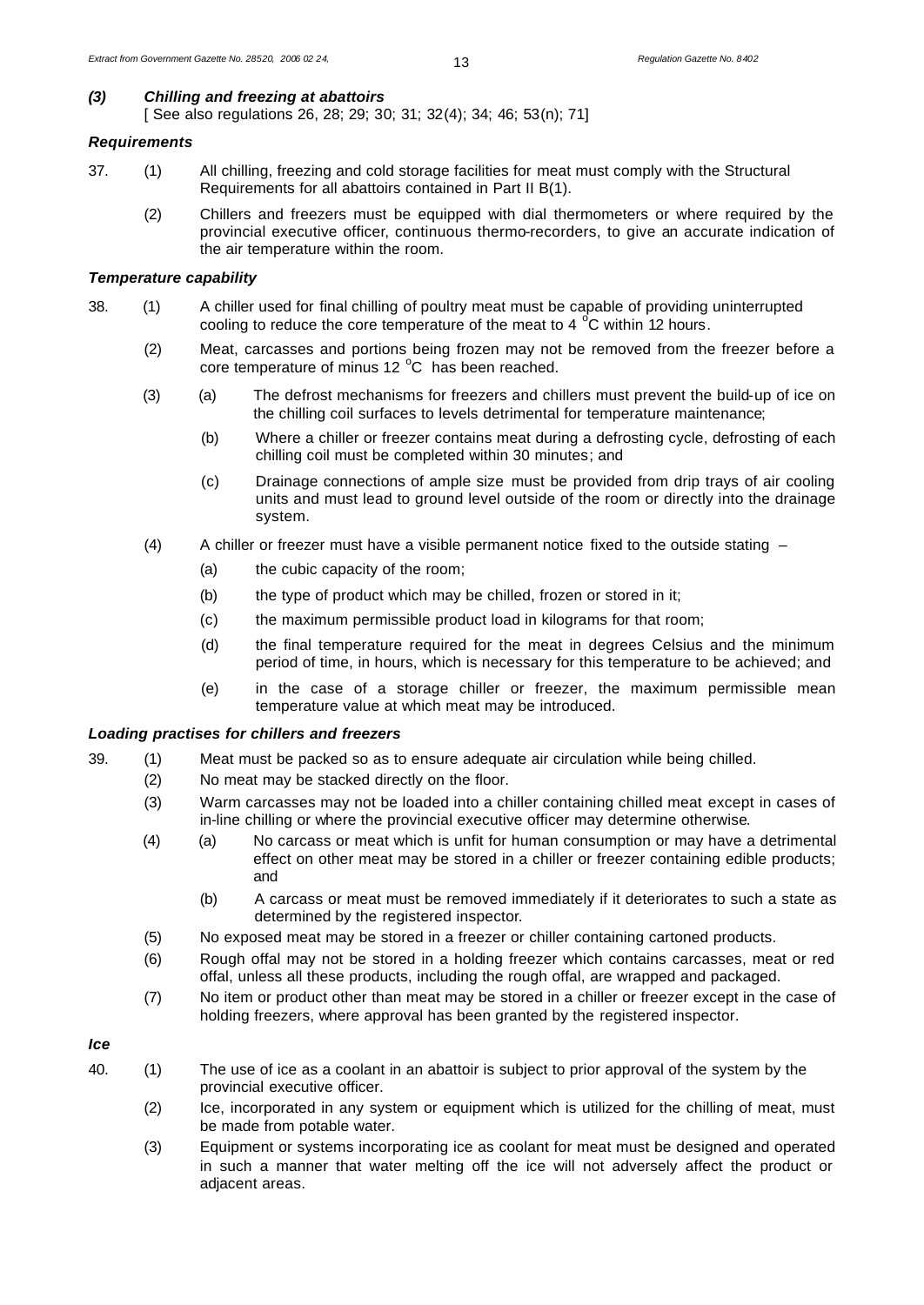### *Sanitation and vermin control*

- 41. (1) Equipment used in chillers, freezers or cold storage facilities, that may come into direct contact with the meat, must be kept in a clean and hygienic condition, and provision must be made for cleaning and sterilizing such utensils directly after use.
	- (2) Ice formation in freezers must be prevented and freezers must be defrosted and sanitized as frequently as may be required by the registered inspector.
	- (3) Chillers and freezers must be free from vermin, mould and bacterial growths.
	- (4) Chillers, freezers and cold storage facilities must be free from odours, which may be absorbed by meat.
	- (5) Chillers in regular use must be sanitized immediately after dispatching of all meat.

## *Records*

- 42. (1) Thermo-control records must be available on request by the provincial executive officer or national executive officer.
	- (2) Checks must be done according to the requirements of the Hygiene Management System in practice.

## *(4) Loading of carcasses and meat for transport*

#### *Loading and transport in general*

- 43. (1) A vehicle used for the transport of meat must comply with the requirements set in the Requirements for Food Premises under the Health Act.
	- (2) Rough offal may not be loaded in the same loading space as carcasses, portions or red offal, unless such rough offal is kept in clean, waterproof containers with tight fitting lids complying to specifications for equipment as set in Part II B(1).
	- (3) No cartoned products may be loaded in the same loading space as exposed meat.
	- (4) No unwrapped meat may be loaded directly onto the floor.
	- (5) Where required by the provincial executive officer, the driver of a vehicle transporting meat must provide the name, address and contact details of the owner of the vehicle.
	- (6) Meat returned to an abattoir or cold storage facility may be received only after re-inspection by the registered inspector, and may only be sorted and salvaged for human consumption under conditions determined by the registered inspector.
	- (7) Loading of meat by informal traders must be regulated by a protocol approved by the provincial executive officer but without compromising hygiene or safety standards.

#### *(5) Sanitation*

[ See also regulation  $14 - 17$ ;  $41$ ;  $53(h)$ ]

#### *Water and equipment*

- 44. (1) There must be available for sanitation purposes
	- (a) potable or drinking water;
	- (b) hot water at not lower than 82°C in sterilizers for disinfecting hand equipment;
	- (c) water at not lower than 40°C at hand wash basins for washing of hands; and
	- (d) water at not lower than 40°C for general cleaning purposes.
	- (2) The abattoir owner must supply all the necessary equipment and material for the sanitation process.

# *Sanitation programmes*

- 45. (1) Sanitation programmes must be approved by a registered inspector.
	- (2) A detailed post slaughter sanitation programme must be in place containing
		- (a) a list of all areas and rooms to be cleaned;
		- (b) the frequency of cleaning;
		- (c) step by step cleaning procedures for each area, room or equipment including ablution facilities, meat transport vehicles and off loading areas;
		- (d) technical sheets of the chemicals used must be available with reference to accredited approval for use in meat plants, active ingredients, dilution rates and applications;
		- (e) results, including microbiological monitoring, to be obtained as the objective of the sanitation programme; and
		- (f) job descriptions and a training programme for all cleaners.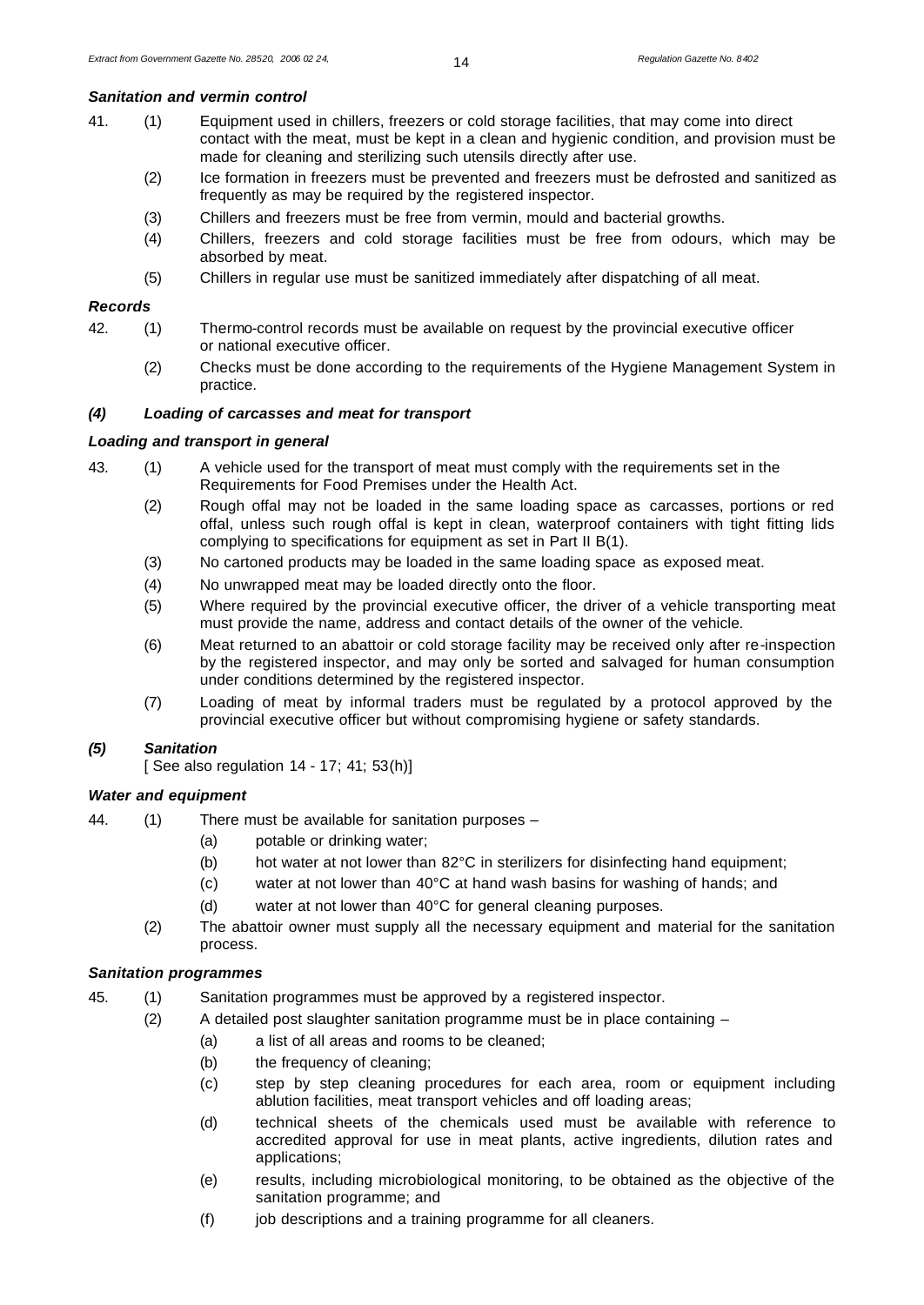- (3) Programmes must be in place for continuous cleaning during
	- (a) work periods;
	- (b) breaks; and
	- (c) shift changes.
- (4) Sanitation must commence immediately after production for the day or shift has ended, but no sanitation may commence in any area before all edible meat and products have been removed, to prevent contamination.
- (5) A new shift may not commence before all areas, rooms and equipment have been cleaned and disinfected and an effective pre-production monitoring programme must be in place to ensure cleanliness of all facilities before production commences.

### *Chillers and Freezers*

- 46. (1) Chillers must be sanitized before a fresh load of meat is loaded.
	- (2) Chillers may not be sanitized if it contains meat.
	- (3) Freezers must be defrosted and thoroughly sanitized at least once a year or more often if required by a registered inspector.

## **PART III**

# **HYGIENE MANAGEMENT AND EVALUATION SYSTEMS**

[Section 11(1)(e)]

## *Hygiene Management Systems (HMS)*

- 47. The owner of an abattoir must
	- (a) provide the provincial executive officer with a documented Hygiene Management System (HMS) containing detailed information on measures or programmes required to monitor identified control points, including the methods of monitoring or checking these control points, for approval;
	- (b) provide relevant records of observations, checks, measurements or results;
	- (c) provide sampling programmes for laboratory analyses, as well as names of laboratories to do the required analyses;
	- (d) provide written accounts of decisions relating to corrective actions when taken; and
	- (e) assess the hygiene status of the abattoir by means of the Hygiene Assessment System (HAS) and provide results to the provincial executive officer for verification as frequently as he or she may require.

## *Document management system*

- 48. A document management system must provide for
	- (a) the accessibility of documents relating to an identified slaughter batch;
	- (b) the recording of each slaughter batch containing information regarding date of slaughter, mass, quantities, identification and destination for carcasses as well as cut meat, and
	- (c) a documented product recall procedure approved by the provincial executive officer.

## *Schematic plan of abattoir*

- 49. The owner must provide a schematic plan of the abattoir which must include details of -
	- (a) all the different areas on each level;
	- (b) all the different rooms in each area identified, indicating the process or operation including the capacities or rates of operation that takes place in such rooms;
	- (c) the flow of the product;
	- (d) ancillary structures on the premises;
	- (e) the required temperature and capacity of each room where temperature is controlled;
	- (f) the different ablution facilities for workers in clean and dirty areas as well as the personnel entrances to the different areas;
	- (g) all entrances to rooms, areas and buildings; and
	- (h) boundaries indicating entrances and exits to and from premises.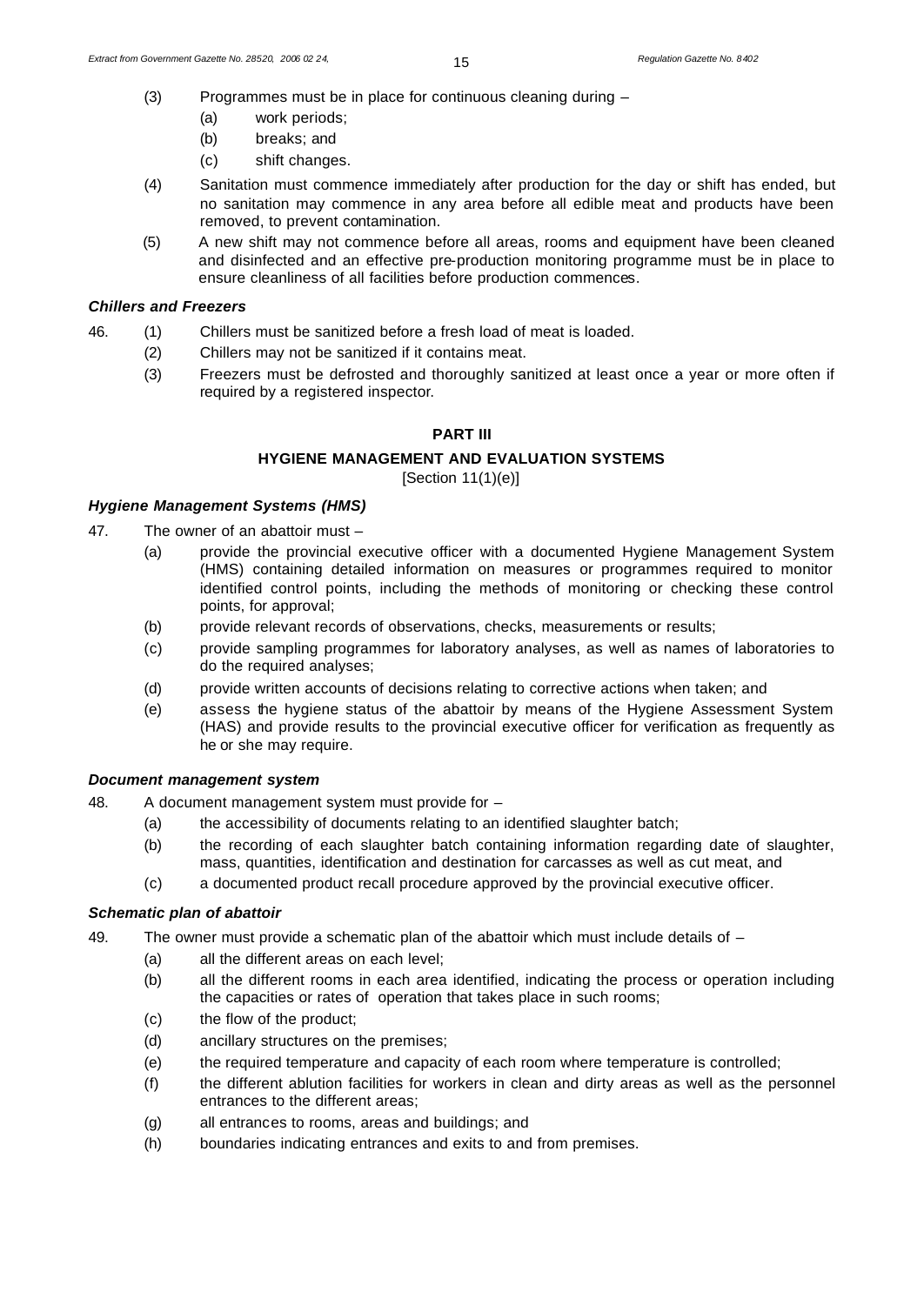# *Flow diagram of slaughter process*

50. The owner must provide a flow diagram of the slaughter process which must include –

- (a) all steps involved in the process, including delays during or between steps, from receiving of the birds to placing of the end product on the market; and
- (b) details and technical data including equipment layout and characteristics, sequence of all steps, technical parameters of operations, flow of products, segregation of clean and dirty areas, hygienic environment of the abattoir, personnel routes and hygienic practices, product storage and distribution procedures.

# *Potential hazards*

51. The owner must provide a list of all potential biological, chemical or physical hazards that may occur at each step of the process, including –

- (a) unacceptable contamination of a biological, chemical or physical nature;
- (b) unacceptable survival or multiplication of pathogenic micro-organisms; and
- (c) unacceptable production or persistence of toxins or other undesirable products of microbial metabolism.

# *Prevention of hazards*

52. The owner must provide written Hygiene Management Programmes (HMP) for approval by the provincial executive officer, to prevent, eliminate or reduce hazards mentioned in regulation 51 to acceptable levels and must –

- (a) ensure that control programmes for each hazard is implemented;
- (b) establish critical limits for control points;
- (c) establish a monitoring or checking system for each control point; and
- (d) prepare written corrective actions that must be taken without hesitation when a deviation is observed and such corrective action must specify –
	- (i) the persons responsible to implementation the corrective action;
	- (ii) the means and action required for each hazard;
	- (iii) the action to be taken with regard to the meat having been processed during the period when the process was out of control; and
	- (iv) that written record of measures taken must be kept.

# *Hygiene Management Programmes (HMP)*

- 53. The owner of an abattoir must maintain
	- (a) a HMP for ante-mortem inspection, including measures to
		- (i) ensure that all birds which for some reason or other cannot be processed into safe meat are identified and handled in accordance with Part VIII;
		- (ii) identify birds with diseases and abnormal conditions of which symptoms may not be visible during post-mortem meat inspections;
		- (iii) identify birds with zoonotic diseases;
		- (iv) identify birds with contagious diseases or diseases controlled under the Animal Diseases Act,1984 (Act No.35 of 1984);
		- (v) identify birds that pose a high contamination risk such as those with septic conditions or birds that are excessively soiled; and
		- (vi) ensure that injured birds in obvious pain are presented for emergency or preferential slaughter;
	- (b) HMP for slaughter and dressing, including
		- (i) measures to ensure that no contamination of meat and edible products occur from
			- (aa) the external surface and feathers of the birds slaughtered;
			- (bb) wind and dust;
			- (cc) the contents of hollow organs;
			- (dd) persons working with edible products; or
			- (ee) contact with unclean objects;
		- (ii) slaughter and dressing procedures which must limit any contamination to the absolute minimum;
		- (iii) training of all workers in correct slaughter techniques including principles of hygiene practices which must be monitored; and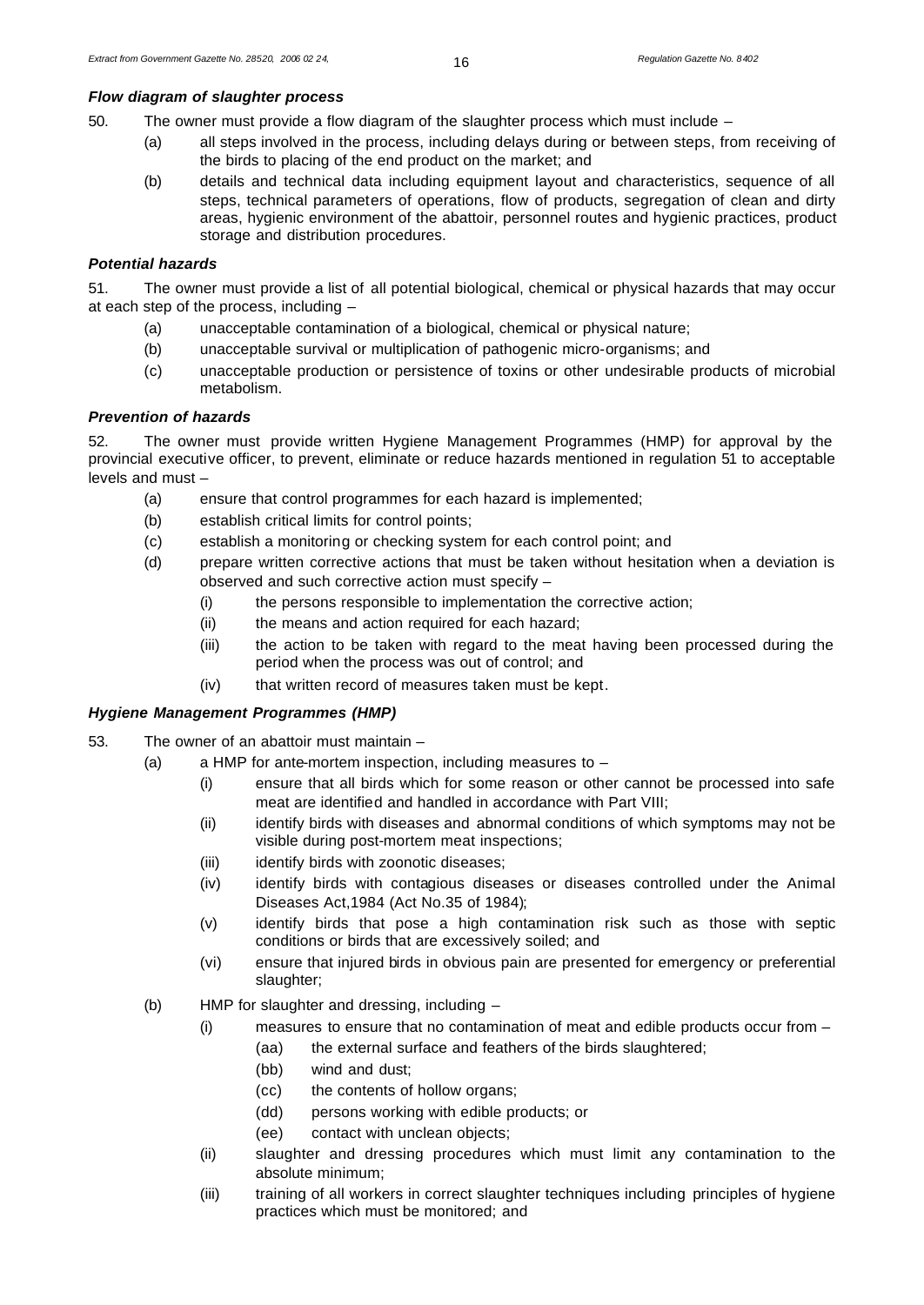- (iv) a programme for the daily checking of carcasses for soiling to provide for regular checking of a representative sample of carcasses throughout the production period on a random basis and to determine the levels of contamination of carcasses;
- (c) a HMP for meat inspection, in terms of which the supervisory registered inspector must monitor meat inspection by means of implementation of written measures to ensure –
	- (i) that meat inspection is done according to Part VI;
	- (ii) the competency of the meat inspection personnel;
	- (iii) the personal hygiene of the meat inspection personnel;
	- (iv) that heads, red and rough offal are correlated to the carcasses of origin until meat inspection has been done;
	- (v) the security of detained carcasses and organs;
	- (vi) the security of condemned material; and
	- (vii) the implementation of standard operational procedures (SOP's) for
		- (aa) preferential slaughter;
		- (bb) provisional slaughter;
		- (cc) dropped meat;
- (d) HMP for personal Hygiene of workers in terms of which
	- (i) a general code of conduct for personnel, approved by a registered inspector, for personnel and in particular for workers who come into direct contact with meat and edible products, must be available;
	- (ii) a training programme, as well as registers of attendance, for all personnel to apply the principles of the code of conduct referred to in subparagraph (i) must be available; and
	- (iii) records of surveillance and supervision including records of disciplinary action in cases of repetitive misconduct or non-compliance must be available;
- (e) a HMP for medical fitness of workers in terms of which
	- (i) records of initial medical certification that workers are fit to work with meat and edible products, prior to employment, must be available; and
	- (ii) records of daily fitness checks including corrective actions applied in cases of illness and injury, must be available;
- (f) a HMP for the temperature of water in sterilizers and maintenance of sterilizers in terms of which measures to ensure the continuous availability and accessibility of sterilizers in good working order at water temperatures of 82 $^{\circ}$ C, including registers for daily checks indicating frequency of checks as well as corrective action procedures in cases of non-compliance, must be available;
- (g) a HMP for the availability of liquid soap and soap dispensers, toilet paper, and disposable towels in terms of which measures to ensure the continuous availability and accessibility of liquid soap and soap dispensers for hand-washing purposes, toilet paper and disposable towels at pre-identified points must be available;
- (h) a HMP for sanitation and continuous cleaning including a cleaning schedule providing
	- (i) a list of all the areas to be cleaned;
	- (ii) a list of all the rooms that have to be cleaned within every area;
	- (iii) the name of the person responsible for cleaning of each area, section or room;
	- (iv) for each room within a particular area, a detailed description of the cleaning of each structure, including –
		- (aa) the frequency of cleaning;
		- (bb) step by step methods of cleaning;
		- (cc) data of the chemicals which are used, such as registration data, safeness, dilutions and application prescriptions;
		- (dd) the correct application of the detergents such as dilution, temperatures and contact times;
		- (ee) the rinsing off of applied chemicals; and
		- (ff) the results to be obtained as an objective of the cleaning programme.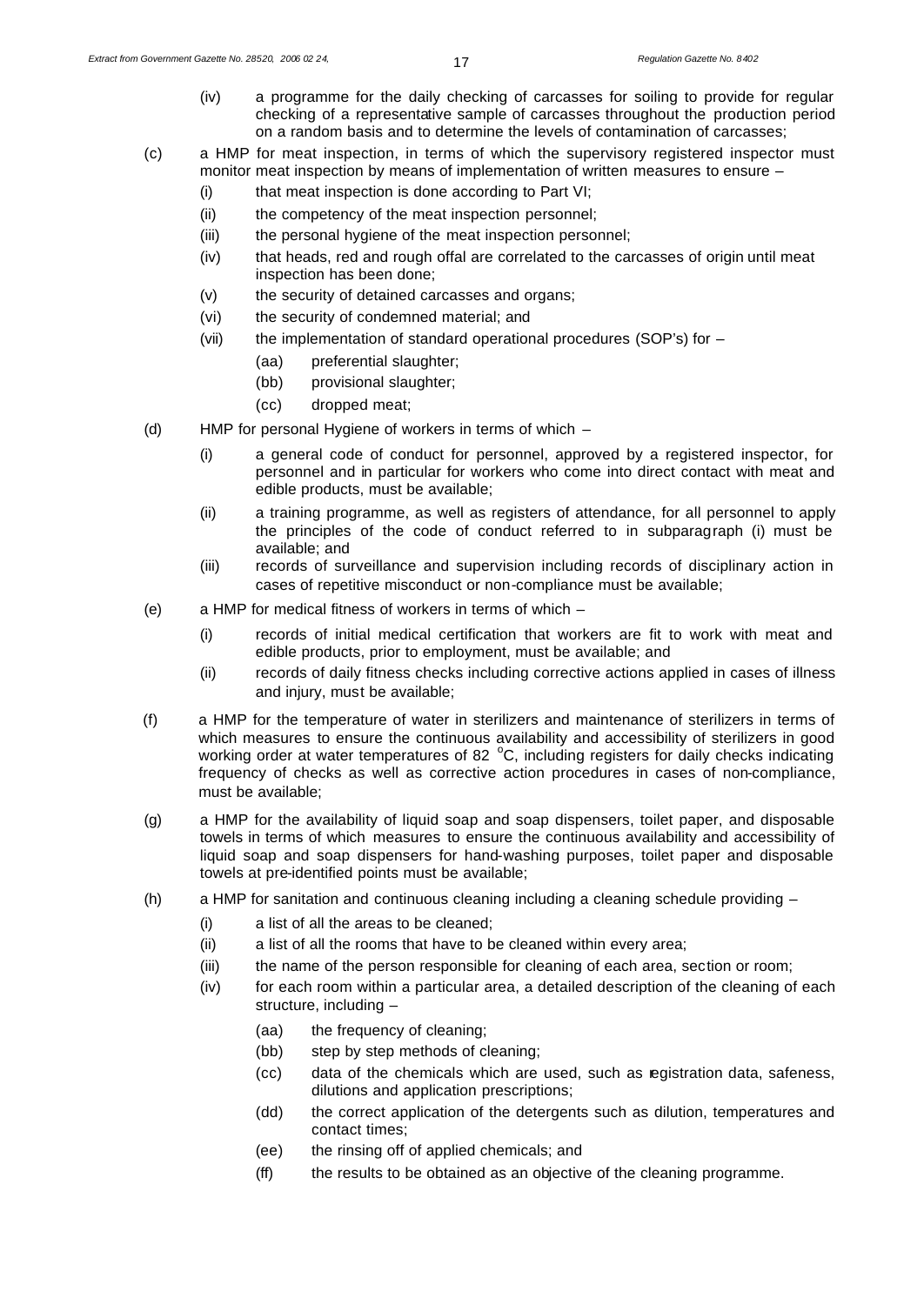- (v) an addendum for each room in which the cleaning of each structure is described in detail including aspects such as method, frequency and target results;
- (vi) for the training of cleaning teams will in the execution of these programmes;
- (vii) for control over the storage of detergents to prevent contamination of edible products;
- (viii) a detailed description for continuous cleaning on the dressing line during slaughter, which must include –
	- (aa) a list of all the actions in this programme including the cleaning of moving equipment and crates; and
	- (bb) a step by step description of each action;
- (ix) for these programmes to be approved by a registered inspector; and
- (x) for laboratory checks as control of efficiency of the cleaning programmes to be instituted and documented;
- (i) a HMP for availability and quality of water in terms of which
	- (i) the owner of the abattoir must account for the source of water supply and the status of such water;
	- (ii) the owner must be able to demonstrate the water distribution system within the abattoir and provide an updated schematic plan of the water distribution on the premises;
	- (iii) a sampling programme must be followed to ensure that all outlets, including water hoses are checked on a continuous basis within an allotted period of time, and the sampling procedure must be described; and
	- (iv) the owner is responsible to ensure that water used in the abattoir is potable and the records of microbiological and chemical water test results are available;
- (j) a HMP for vermin control in terms of which the owner of the abattoir must provide a written control programme for each vermin type for approval by the provincial executive officer, and such programme must include –
	- (i) schematic drawings indicating the position of bait stations;
	- (ii) a poison register, including specifications for the use of different poisons;
	- (iii) training programmes for persons working with poisons; and
	- (iv) routine controlling of bait stations.
- (k) a HMP for waste disposal, including condemned material, in terms of which
	- (i) the owner of the abattoir must provide a written control programme for the removal of each different category of waste material including general refuse removal for approval by the provincial executive officer; and.
	- (ii) security arrangements to prevent condemned material from entering the food chain must be described;
- (l) a HMP for in contact wrapping and packing materials in terms of which
	- (i) the owner of the abattoir must provide a written control programme addressing the suitability as well as the storage and handling of all in contact wrapping and packing material;
	- (ii) measures to prevent contamination in store rooms must be provided; and
	- (iii) measures to prevent contamination of wrapping materials must be provided;
- (m) a HMP for maintenance, providing for the owner of the abattoir to provide a document addressing the routine maintenance of all equipment and structures; and
- (n) a HMP for thermo control in terms of which
	- (i) a map must be provided that indicates the layout of all the chillers, freezers and production rooms where temperature control of the rooms is required including –
		- (aa) each temperature controlled room or area;
		- (bb) the number of the room or area;
		- (cc) the temperature requirement of each room; and
		- (dd) the throughput of each room;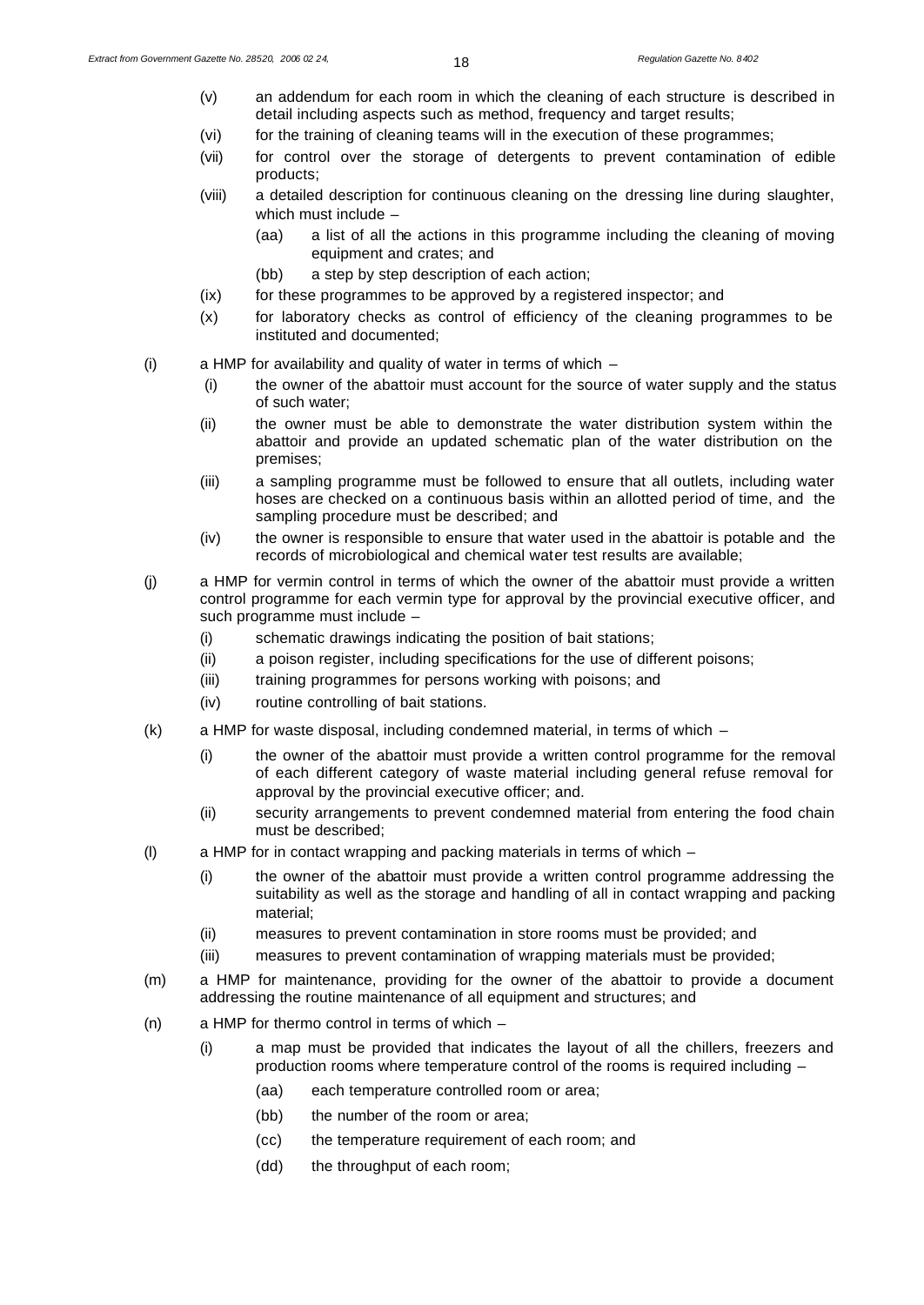- (ii) each room must be equipped with a recording thermograph, or equivalent means of monitoring and recording must be used, that indicates the temperature measurements in the room on a continuous basis;
- (iii) the graphs or data must provide the actual time and temperature as well as the correct date;
- (iv) annual calibration and certification to this effect must be available;
- (v) records in respect of regular testing of digital thermographs and meters against a certified fluid in glass thermometer, done by the owner, must be available;
- (vi) placing of the thermo-sensors within rooms must be representative of the temperature in the room;
- (vii) if a centralized computer system is used for this purpose all the relevant temperatures must be recorded on an ongoing basis at least every 30 minutes;
- (viii) the temperature status of every room must be checked at least every 12 hours by the owner to ensure maintenance of temperatures and all deviations must be accounted for;
- (ix) checks by the owner must be recorded on the temperature control records;
- (x) any deviations from the required temperature must receive immediate corrective attention;
- (xi) the hygiene manager must be notified immediately in every case where a temperature breakdown has occurred;
- (xii) records must be available for inspection by the national executive officer or provincial executive officer; and
- (xiii) the hygiene manager must indicate daily control checks by way of signature on the records.

#### **PART IV**

# **HYGIENE REQUIREMENTS FOR**

**PERSONS ENTERING ABATTOIRS**

[Section 11(1)(f)]

# *Persons entering an abattoir*

[ See also regulation  $53(b)$ , $(d)$ , $(e)$ , $(g)$ ]

54. All persons entering an abattoir including management, visitors and maintenance personnel must be issued, by the owner, with clean suitable protective clothing complying to sub regulation 57(1).

#### *Medical records of employees*

- 55. (1) Before employment at an abattoir or its cutting plant, medical certification must confirm that a person is –
	- (a) healthy and physically able to work as a meat handler; and
	- (b) not a carrier of, or suffering from, a communicable disease.
	- (2) All medical records pertaining to medical examinations and daily fitness checks must be available to the provincial executive officer or the registered inspector.

## *Health checks*

- 56. The owner must ensure that all personnel
	- (a) are examined daily, before starting work, for adverse health conditions such as suppurating abscesses, sores, cuts and abrasions which may pose a food safety risk, and persons so affected may not work with edible products unless such conditions are covered with a firmly secured waterproof dressing so that the risk of contamination is excluded; and
	- (b) who were ill for three days or longer, present medical certificates to indicate that they are now fit to handle foodstuffs.

#### *Protective clothing*

- 57. (1) Protective clothing must be light coloured, clean, in good repair and must include safety hats, hair nets, beard nets, head and shoulder capes, white gumboots and safety boots compliant with hygiene requirements and waterproof aprons as required by the work situation.
	- (2) At the start of each working day or shift, the owner must provide personnel with protective clothing.
	- (3) The owner must ensure that such clean protective clothing is stored so that it does not make contact with private clothes.
	- (4) Private clothes must be kept in a locker that is reserved for that purpose only.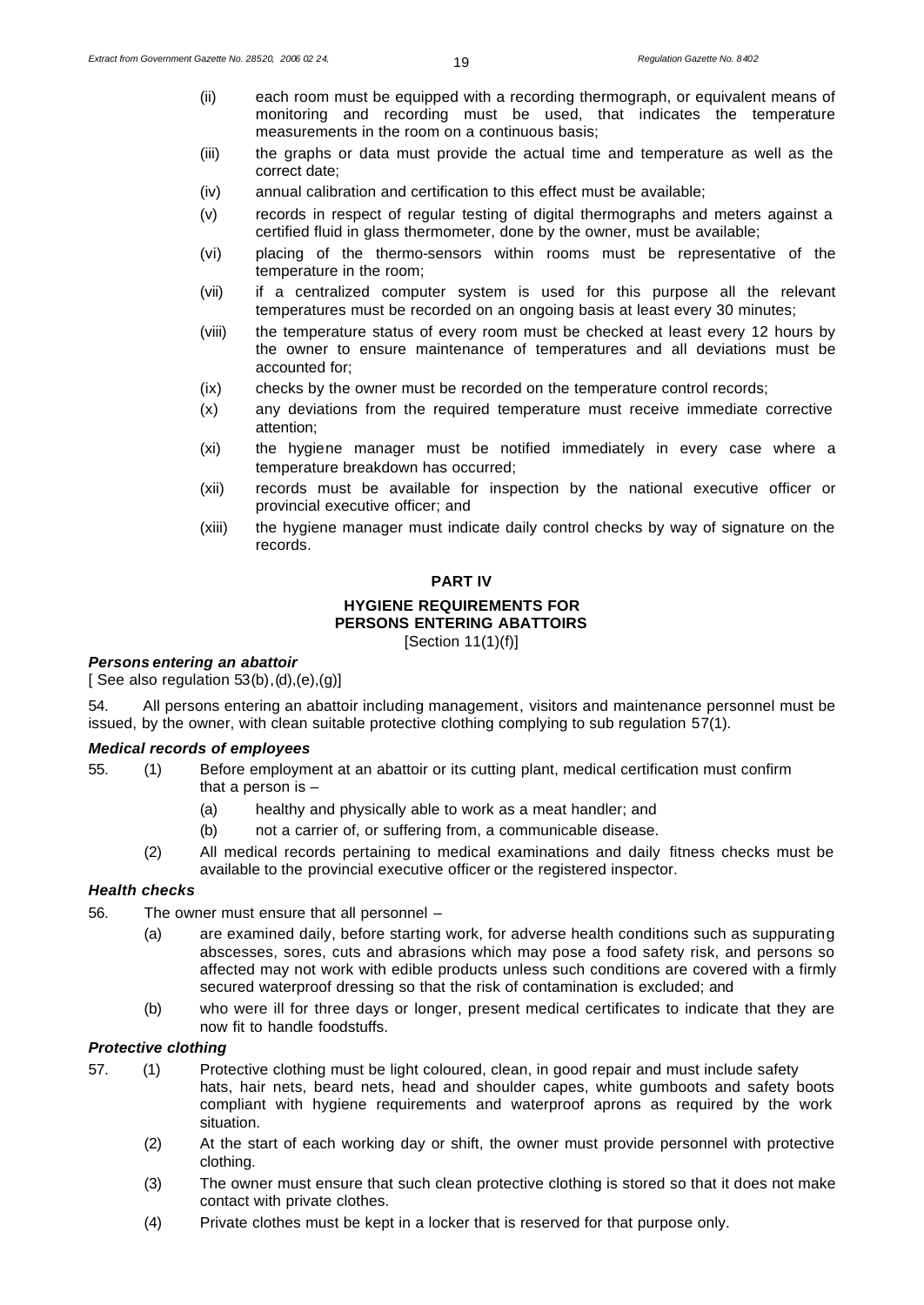- (5) Protective clothing must be changed or cleaned when it becomes contaminated by obnoxious matter or becomes dirty.
- (6) The workers in the clean and dirty areas must wear distinctive protective clothing, respectively.
- (7) Protective clothing must completely cover all private clothing.
- (8) Personnel may change into protective clothing only in appropriate change rooms and items of protective clothing left in the abattoir working areas may only be placed or hung in areas designated for these items.
- (9) Personnel may not sit or lie on the ground in their protective clothing during rest periods and may never wear protective clothing outside the premises.
- (10) The abattoir owner must provide laundry facilities or make use of a laundry service and personnel must not be allowed to take protective clothing home to be washed.

# *Injuries*

- 58. (1) All cuts and minor injuries must be covered with a durable waterproof dressing, surgical gloves or rubber finger guards.
	- (2) Personnel must immediately report any injury to the owner.

# *Showering and washing of hands*

- 59. Personnel who handle foodstuffs must
	- (a) shower before assuming duties; and
	- (b) wash hands and fore arms with a liquid germicidal soap and running water immediately after they become soiled or after having used a toilet or when entering a working area.

## *Prohibitions*

- 60. (1) Jewellery, including traditional objects, may not be worn in an area where edible products are handled.
	- (2) Fingernails must be short, clean and free of nail varnish.
	- (3) Eating, drinking or using or handling tobacco are not allowed in any area where meat is handled.
	- (4) Drugs, liquor or any intoxicating substance may not be brought into any part of the premises and a drugged or intoxicated person may not be allowed to enter any part of a meat handling plant.
	- (5) Personnel must refrain from any contaminatory actions.

## *Training*

61. All personnel must be trained in hygiene procedures and personal hygiene matters by the owner, and training records must be kept.

## **PART V**

# **HUMANE TREATMENT OF POULTRY**

**AND SLAUGHTER PROCESS**

[Section 11. (1)(h)]

# *Catching and loading*

- 62. (1) Catching of poultry on the farm and transport to the abattoir must be done considering the Animal Protection Act 1962 (Act no. 71 of 1962).
	- (2) Feed may be withdrawn 9 to 12 hours prior to slaughter.

# *Requirements for vehicles and containers*

- 63. (1) Vehicles and crates must be designed such that sufficient shelter, shade and ventilation are provided for birds in transit.
	- (2) Crates used to transport poultry must
		- (a) not be used for different species of poultry at the same time;
		- (b) not be overloaded, enabling all birds to rest on the floor of the crate at the same time;
		- (c) be high enough to allow poultry to move their heads in a normal upright manner when sitting on the floor;
		- (d) have a lid that can be secured to prevent the birds from escaping;
		- (e) be constructed to prevent protrusion of the head, wings, legs, feet and toes;
		- (f) be manufactured free of sharp edges or any features which could cause any injuries; and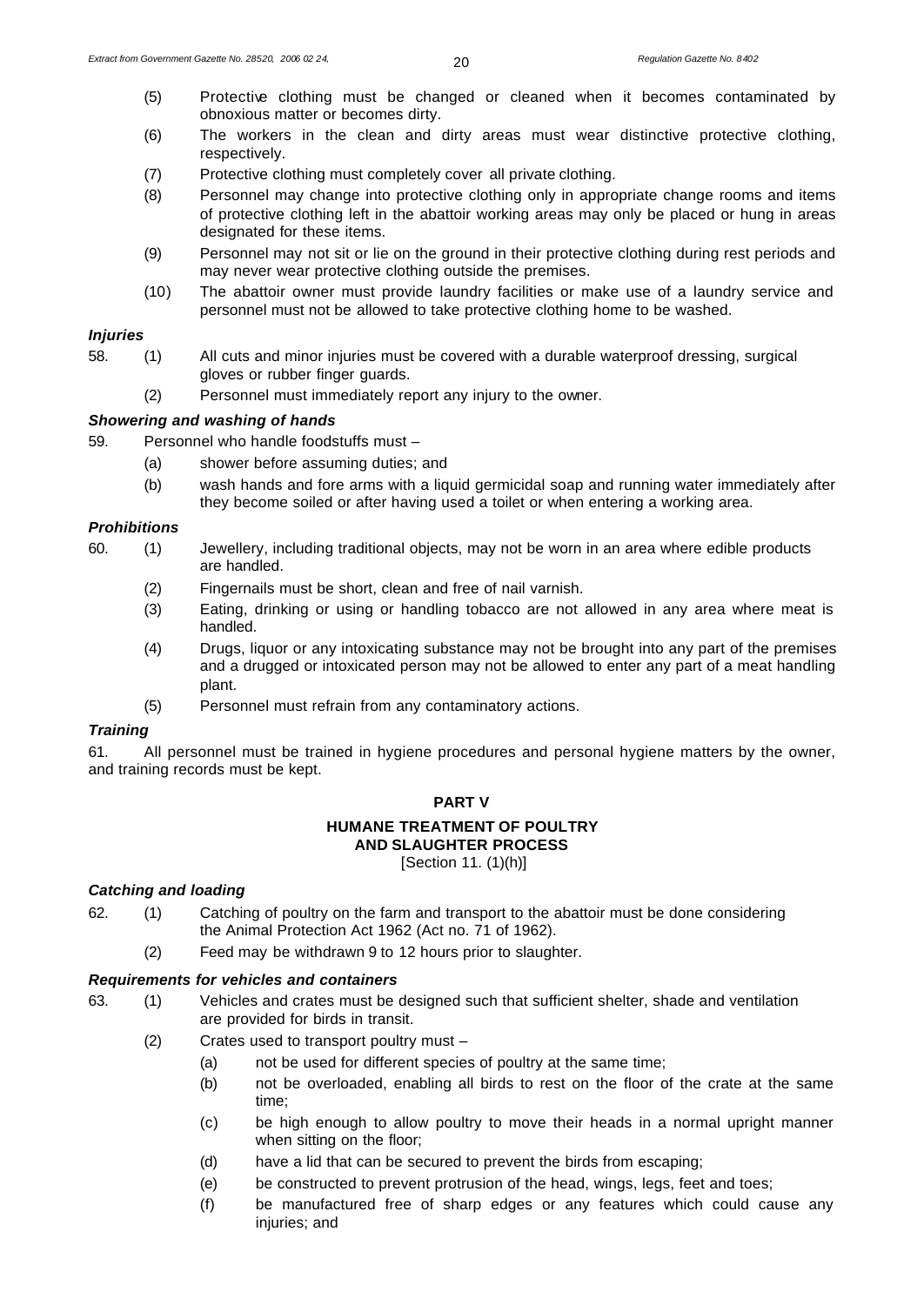- (g) be manufactured of such material and design to ensure easy cleaning.
- (3) Tying of legs during transport is not allowed.

# *Offloading*

[See also regulation  $4(c)$ ;  $5(c)$ ;  $6(d)$ ; 19]

- 64. (1) Vehicles waiting to offload live poultry, and crates with live poultry after offloading, must be parked or put in a shaded area while maintaining ventilation through crates.
	- (2) Crates with live poultry must be handled with care in such a manner as to avoid unnecessary suffering, injury, pain and excitement of birds.
	- (3) Birds received in crates must be slaughtered within four hours of arrival at the abattoir and may not be kept overnight.
	- (4) Birds that are seen to be moribund, excessively injured or unfit for slaughter at offloading, must be euthanized without delay and destroyed.
	- (5) Birds that are injured while awaiting slaughter must be preferentially slaughtered.
	- (6) The owner of a vehicle must ensure that the vehicle used to transport poultry to an abattoir is kept in a clean and hygienic condition.

# *Hanging*

65. Where live birds are hung on shackles on a moving conveyor line, care must be taken to avoid injury and stress and birds must be handled humanely and without the use of undue force when hooking the legs into the shackles.

**Stunning** [See also regulation 20]

66. All poultry must be rendered unconscious humanely by means of –

- (a) electrical stunning before bleeding and the abattoir owner must ensure that the electrical stunning apparatus is in a good state of repair and is used according to the methods approved by the national executive officer; or
- (b) any other method approved by the provincial executive officer.

# *Bleeding*

- 67. Bleeding must be done in the following manner:
	- (a) Throat slitting must be done within ten seconds after stunning using a sharp knife suited for the purpose.
	- (b) The spinal cord must not be severed during throat slitting and must be kept intact until the bird has transpired.
	- (c) The bleeding knife must be washed and sterilized and sharpened frequently using a multiple knife exchange system.
	- (d) A minimum of 90 seconds bleeding time is required.
	- (e) Birds not bled must be totally condemned.
	- (f) The killing rate must facilitate humane handling of birds as well as allow for effective stunning and complete bleeding and must correlate with the rate of dressing.

# **Scalding and defeathering** [See also regulation 21]

- 68. (1) The temperature of the water and the time needed for soaking must be so that no part of a carcasses becomes over scalded (cooked).
	- (2) Scalding tanks must be emptied and cleaned after each shift, provided where two shifts are worked per day, the scalding tanks may be cleaned at the end of the second shift.
	- (3) Where wax is used the temperature of the wax must be such as to avoid cooking any part of the carcass.
	- (4) Feather plucking wax must be replaced when soiled.
	- (5) Sufficient containers must be provided for feathers and wax.
	- (6) Techniques or procedures used must ensure complete removal of feathers.

## *Removal of heads and feet and pre-evisceration wash*

- 69. (1) Heads and feet must be removed from the carcass after meat inspection at the first inspection point and the carcass must be washed, before entering the evisceration area.
	- (2) Feet must be cut off to expose the hock joints.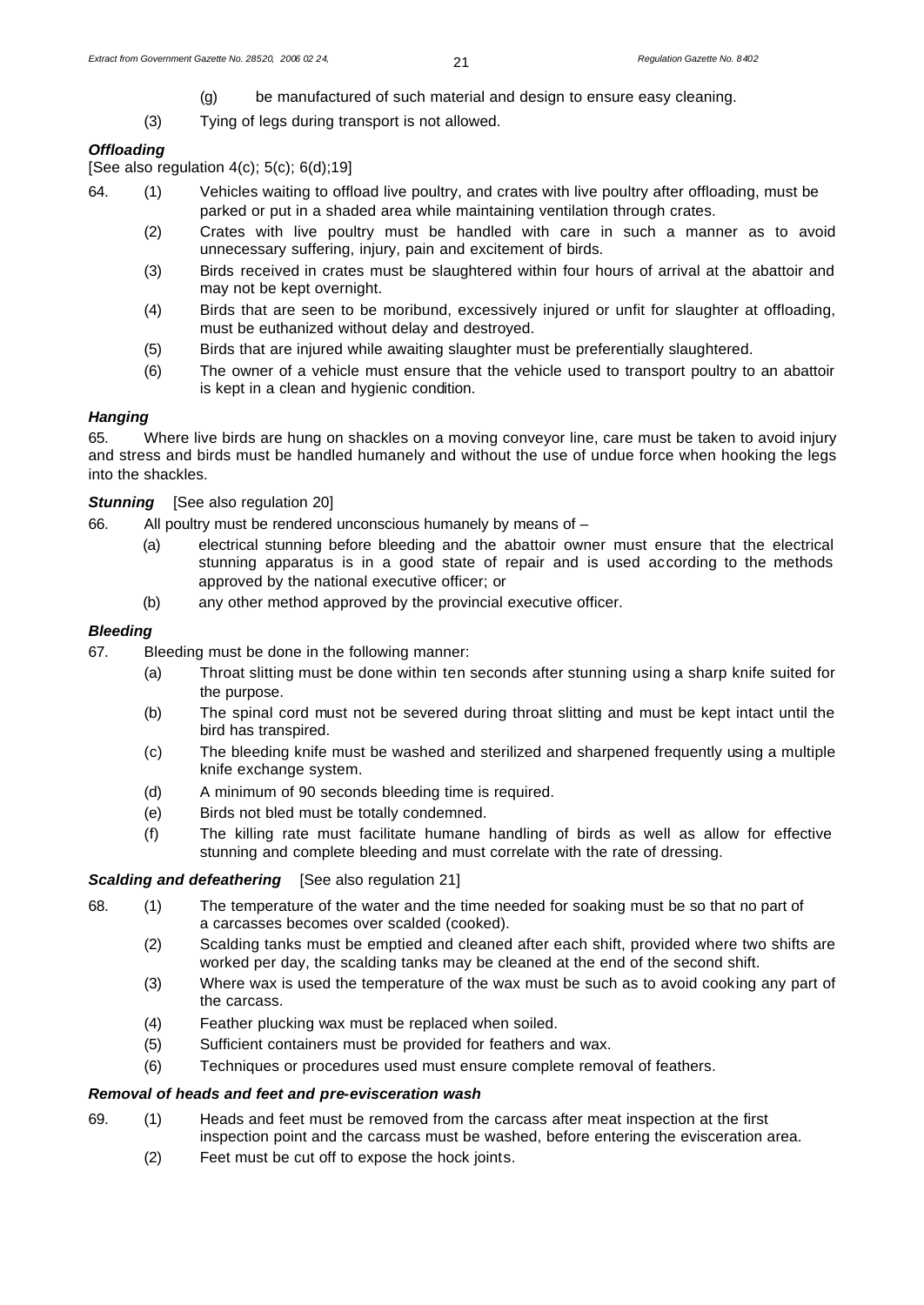**Evisceration** [See also regulation 23; 25]

- 70. (1) During evisceration, intestines may not be ruptured.
	- (2) In the case of hand-operated lines, evisceration spoons must be used.
	- (3) Organs may not be separated from carcasses prior to inspection.
	- (4) Evisceration must be done completely so that no remnants of organs remain in the carcass.
	- (5) After evisceration, the inside and outside of the carcasses must be washed with cold water which may contain a bactericidal substance, which complies with the requirements of the Foodstuffs, Cosmetics and Disinfectants Act, 1972 (Act No. 54 of 1972) and is approved per protocol by the provincial executive officer, at levels not harmful or injurious to health.

#### *Chilling [See also regulation 26; 28; 37; 38; 39]*

- 71. (1) Air chillers, used for primary or in-process chilling, must be loaded correctly and utilized at the correct line speed to ensure proper air movement around carcasses at the specified air temperature to obtain a deep breast muscle temperature of not more than 10 °C at exit.
	- (2) Water immersion chillers, used for primary or in-process chilling, must
		- (a) utilize a system of mechanically propelling carcasses through chilled water which may contain a bactericidal substance, which complies with the requirements of the Foodstuffs, Cosmetics and Disinfectants Act, 1972 (Act No. 54 of 1972) and is approved per protocol by the provincial executive officer, at levels not harmful or injurious to health;
		- (b) continuously replace the chilled water at a rate of 1 litre of water per bird;
		- (c) be of sufficient capacity to maintain the specified hourly throughput of the plant;
		- (d) chill birds to a deep breast muscle temperature not exceeding 10  $^{\circ}$ C when leaving the chiller;
		- (e) be operated so that the amount of water absorbed by a carcass passing through the water immersion chiller will not exceed 8% of the body weight of such carcass; and
		- (f) be emptied and cleaned after each shift, provided where two shifts are worked per day, the chiller may be cleaned at the end of the second shift.
	- (3) All poultry carcasses must be chilled to a temperature of not more than  $10^{\circ}$ C before wrapping, packing or portioning and cutting may take place.
	- (4) Chilled meat must have a temperature of not be more than 4  $^{\circ}$ C before it may be dispatched.
	- (5) Frozen meat must have a temperature of not be more than minus 12  $\degree$ C before it may be dispatched.
	- (6) In Rural and low throughput abattoirs warm wrapping and packing of whole carcasses may be done provided that –
		- (a) wrapped, warm carcasses must be chilled immediately after wrapping; and
		- (b) the deep breast temperature of the wrapped poultry is not more than 4  $\degree$ C after overnight chilling.

## **PART VI**

#### **MEAT INSPECTIONS**

[Section 11(1)(j)]

# **A. Ante-mortem inspection**

#### *Health declaration*

- 72. (1) No poultry may be submitted for slaughter in an abattoir without a declaration of health and origin having been submitted by the owner of the poultry –
	- (a) in the case of a low throughput abattoir, on the day of slaughter; and
	- (b) in the case of a high throughput abattoir, 72 hours prior to slaughtering.
	- (2) Such health declaration must contain information regarding
		- (a) date of delivery;
		- (b) name and address of owner, farm(s) and fowl house number;
		- (c) number of birds and specie(s);
		- (d) average weight of birds;
		- (e) health status of the flock(s) including mortality rate; and
		- (f) medication, if given as well as withdrawal periods and dates.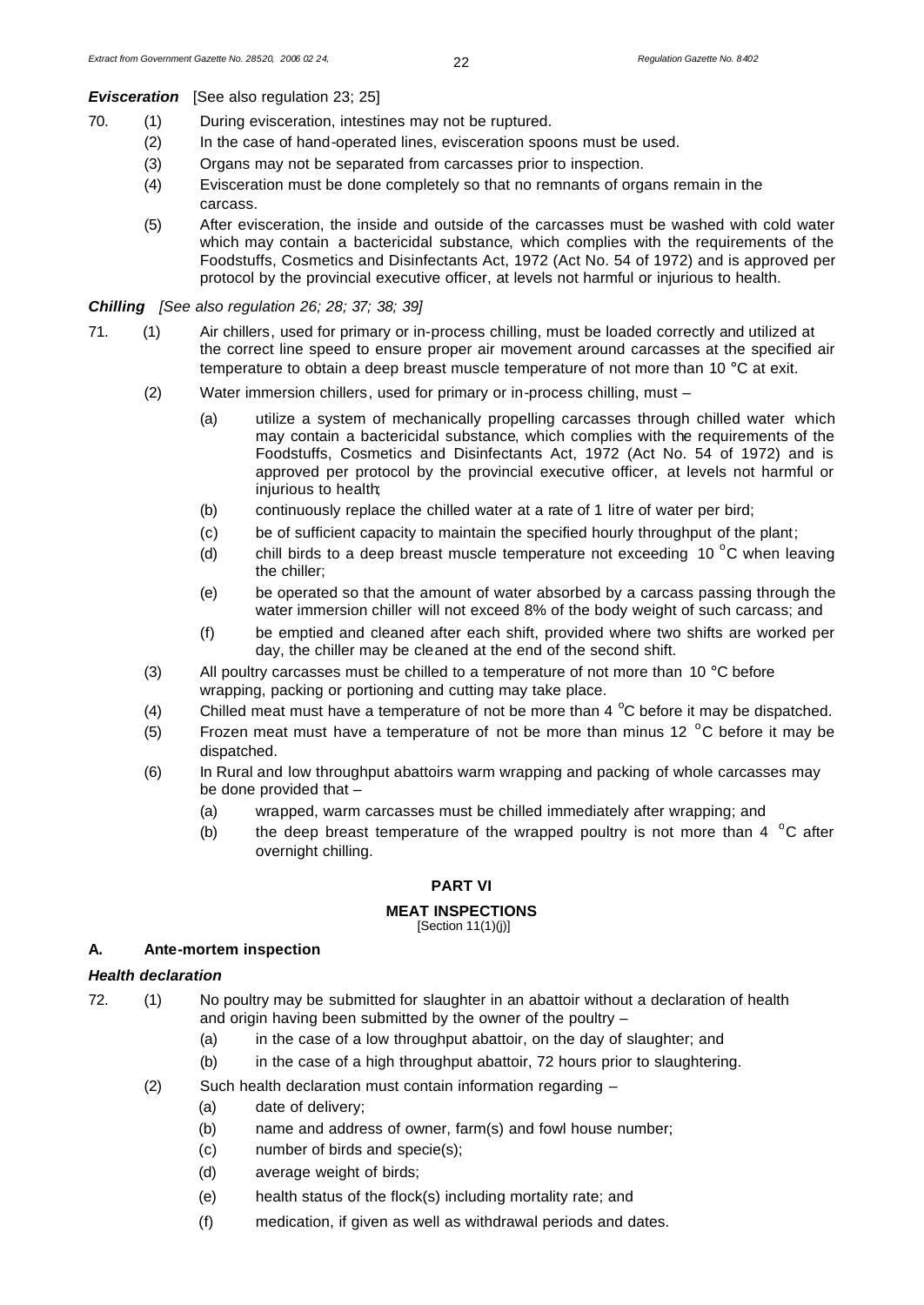- (3) The abattoir owner must record the information in sub-regulation (2).
- (4) There must be a standard procedure to convey the information supplied by the owner of the poultry to the registered inspectors at the different inspection points in the abattoir.

# *Ante-Mortem Inspection*

- 73. (1) The registered meat inspector must do ante-mortem inspections of poultry on the day of slaughter.
	- (2) Poultry may not be slaughtered if it is suspected that antibiotics, coccidiostats or any other substance that may render the carcass, viscera or organs unfit for human consumption by reason of residues remaining therein, has been administered to it, been implanted in it; contaminated it or been eaten by it.
	- (3) Poultry with, or suspected of suffering from a controlled disease, referred to in the Animal Diseases Act,1984 (Act No.35 of 1984), must immediately be reported to the local provincial state veterinarian.
	- (4) Poultry with, or suspected of suffering from a controlled disease, referred to in the Animal Diseases Act,1984 (Act No.35 of 1984), may only be presented for slaughter or transported if accompanied with a red cross permit issued by the state veterinarian in the area of origin.
	- (5) The slaughtering of poultry, affected by a controlled disease, may not be carried out without the prior permission of the registered inspector.
	- (6) In the event of an abattoir being declared a prohibited or restricted area under the Animal Diseases Act,1984 (Act No.35 of 1984), the provincial executive officer may instruct the owner to slaughter a bird under conditions laid down by that officer.
	- (7) Vehicles that transported birds suffering from a controlled disease must be washed and disinfected as determined by a state veterinarian before leaving the abattoir premises.
	- (8) No bird suffering from any disease or abnormal condition that may adversely affect the meat may be slaughtered.
	- (9) A poultry batch affected by disease, excessive soiling, varying bird size, or any other condition that may lead to contamination of other birds must be slaughtered at the end of the shift.

## *Handling of dead birds*

- 74. (1) Dead on arrivals, must be disposed of as condemned material in terms of Part VIII.
	- (2) No carcass or part thereof that has been condemned may be brought into any part of the abattoir containing edible products.
	- (3) If post-mortem examinations are performed on birds that are dead on arrival, to establish the cause of death, it must be performed in a special room or area with adequate facilities.

## *Guidelines*

75 A registered inspector must acquaint him or her-self of all further guidelines issued by the national executive officer regarding ante-mortem inspections.

# **B. Meat Inspection**

# *General*

- 76. (1) The provincial executive officer may determine the number of registered inspectors required at an abattoir after having considered the abattoir design, number of inspection stations, line speed, structural and managerial aspects and at high throughput abattoirs the services of a registered inspector who is a veterinarian must be available.
	- (2) All relevant information, including ante-mortem and health records must be taken into consideration when doing meat inspection.
	- (3) No carcass, rough or red offal may be cut, sold or dispatched from an abattoir unless inspected and approved by a registered inspector.
	- (4) No person may remove, cut or further process a carcass or meat until it has been inspected and approved by a registered inspector.
	- (5) No person may remove any sign or evidence of any disease, abnormal condition or contamination in a carcass or its viscera before meat inspection has been done.
	- (6) Evisceration must be such as to expose the organs and the body cavity for proper examination by the registered inspector.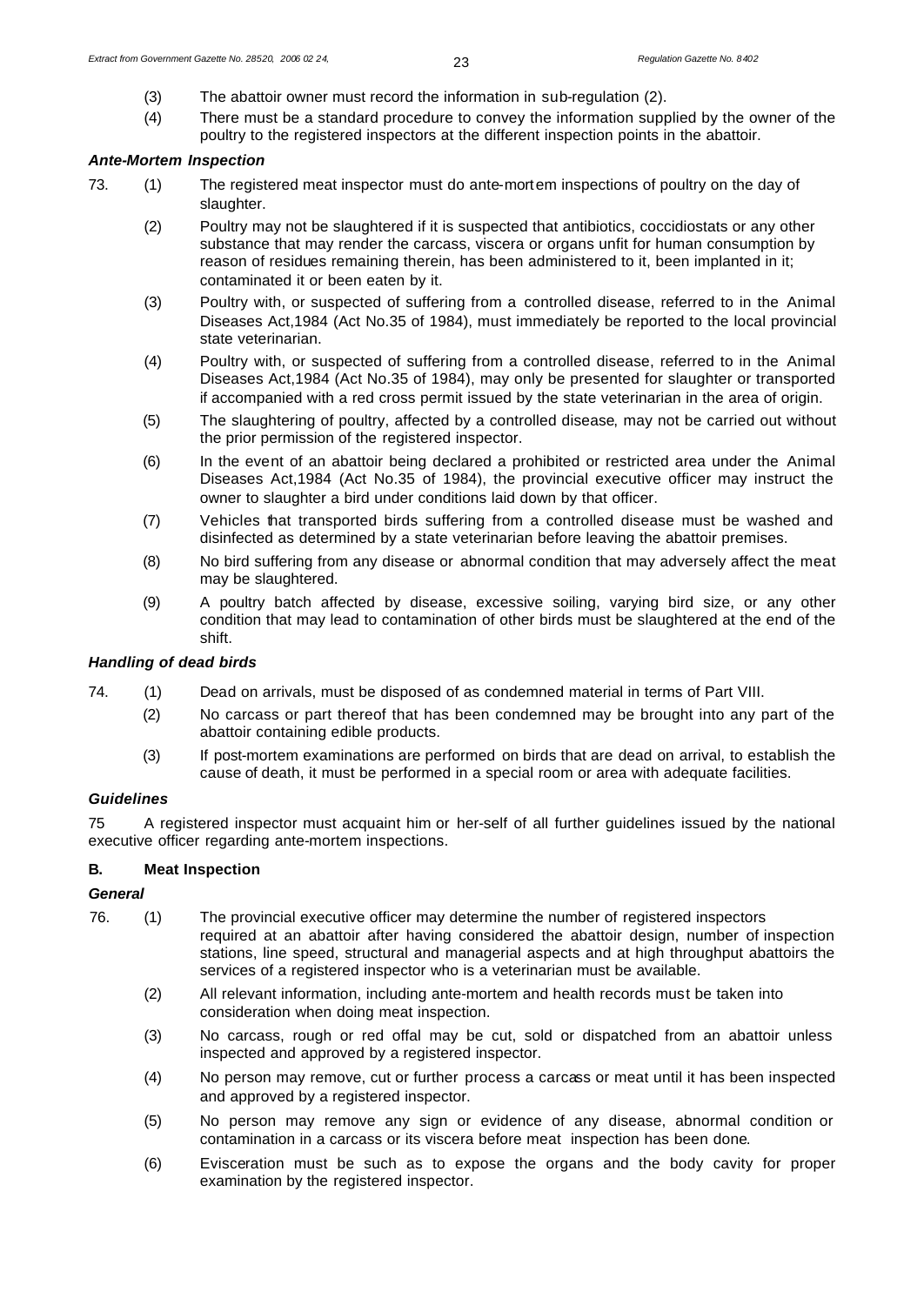- (7) No viscera or any part thereof may be removed from any dressed poultry, prior to inspection.
- (8) The registered inspector must inspect the carcass and viscera by viewing, palpation and, if necessary, incision.
- (9) Organs must be correlated with the carcass of origin until the final inspection is completed.

# *First inspection point*

- 77. (1) Meat inspection must take place at the first inspection point, situated just after defeathering and prior to removal of heads and feet and pre-evisceration wash.
	- (2) Inspection procedures at the first inspection point must be such as to ensure that
		- (a) inspection of the whole carcass, including the head and feet is done;
		- (b) no trimming of carcasses is permitted at the first inspection point and only carcasses that are totally condemned are removed from the line;
		- (c) where trimming has to be done, carcasses must remain on the line and trimming may be done after evisceration at the recovery area;
		- (d) carcasses coming into contact with re-circulated, contaminated water used for the conveyance of feathers, are totally condemned; and
		- (e) carcasses accidentally coming into contact with the floor may be recovered by rinsing the carcass under running water containing a bactericidal substance, which complies with the requirements of the Foodstuffs, Cosmetics and Disinfectants Act, 1972 (Act No. 54 of 1972) and is approved per protocol by the provincial executive officer, at levels not harmful or injurious to health.
	- (3) The registered inspector must, when inspecting a carcass and its organs, give special attention to –
		- (a) state of nutrition;
		- (b) completeness of bleeding;
		- (c) trauma;
		- (d) evidence of disease or abnormal condition;
		- (e) colour;
		- (f) odour;
		- (g) consistency;
		- (h) conformation; and
		- (i) any other abnormalities.

# *Second inspection point*

- 78. (1) Meat inspection must be done at the second inspection point situated after evisceration has taken place but before the intestines are separated from the carcass.
	- (2) Inspection procedures at the second inspection point must be such as to ensure
		- (a) hock joints and skin surface are observed;
		- (b) the back of each carcass is observed:
		- (c) the wings, legs, thighs and breast are observed;
		- (d) the body cavity, air sacs, lungs, heart, liver, spleen, gizzard, intestines, cloaca and bursa are inspected by observation; and
		- (e) affected carcasses are removed for further inspection.
	- (3) Depending on the finding, the carcass, organ or meat may be
		- (a) approved for human or animal consumption;
		- (b) partially approved; or
		- (c) totally condemned.

# **C. Recovery**

# *Recovery of detained carcasses*

- 79. (1) Where carcasses require partial condemnation as a result of a minor localized lesion and this condition is of such a nature that it holds no meat safety risk, the registered inspector may do the necessary trimmings and partial condemnation at the portioning section and approve the rest of the carcass.
	- (2) Carcasses that require removal from the line due to abnormal conditions that hold a meat safety risk and renders it unsafe for human or animal consumption, must be kept separate from healthy carcasses.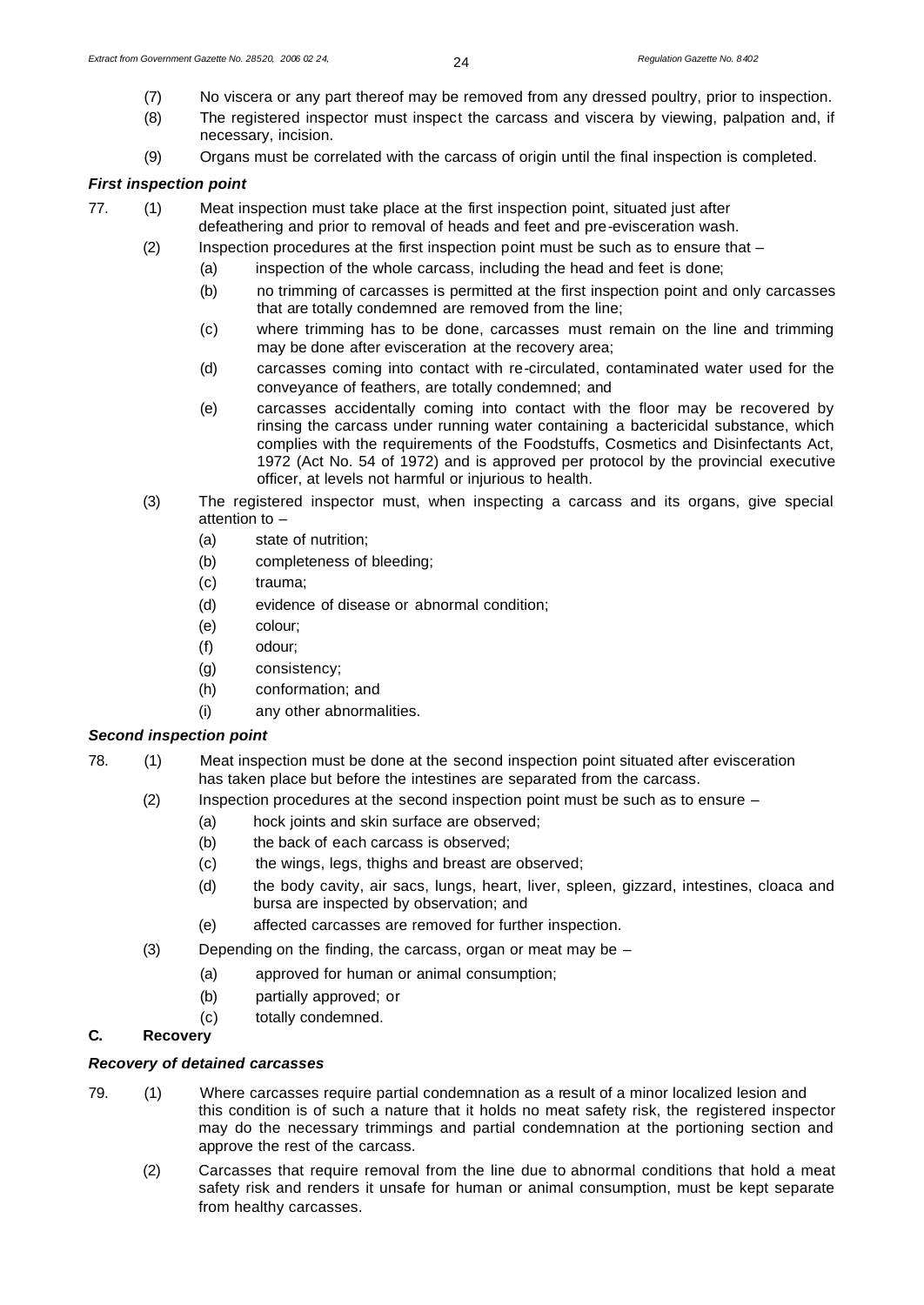- (3) Trimming and recovery of portions that can be approved for human and animal consumption, must be –
	- (a) done in a separate room or area, approved by the provincial executive officer; and
	- (b) done by a registered inspector;
- (4) The recovered portions must be
	- (a) washed under running water which may contain a bactericidal substance, which complies with the requirements of the Foodstuffs, Cosmetics and Disinfectants Act, 1972 (Act No. 54 of 1972) and is approved per protocol by the provincial executive officer, at levels not harmful or injurious to health;
	- (b) chilled; and
	- (c) utilized as frozen products only.

# *Products returned to the abattoir (Returns)*

80. Inspected and approved chilled poultry carcasses that have left the abattoir may be returned to the abattoir for re-inspection and re-packaging, provided that –

- (a) only wrapped and packed whole carcasses and portions are to be accepted;
- (b) no frozen blocks of intestines, gallbladders and heads and feet are accepted except for sterilization;
- (c) a room or facility approved by the provincial executive officer is available for the handling of returned products;
- (d) the re-introduced product is examined by the registered inspector on arrival, and must be found free of any signs of contamination or spoiling and be unconditionally fit for human consumption;
- (e) any poultry carcasses, parts thereof or offal included in whole birds, brought into an abattoir and found to be contaminated, spoiled or unsafe for human consumption, must be condemned;
- (f) the wrapping still bears the original marking of the abattoir of origin;
- (g) on receipt, the product temperature does not exceed  $4^{\circ}$ C and is not less than minus 1  $^{\circ}$ C;
- (h) the provincial executive officer may impose any additional hygiene requirements in respect of facilities and procedures of cutting-up, packing, freezing, storage and transportation;
- (i) it is only utilized for frozen products; and
- (j) no poultry that originated from another abattoir may be handled without the written approval of the provincial executive officer.

# *Criteria for meat inspection and judgements*

- 81. (1) The entire carcass and organs must be condemned if
	- (a) any disease is accompanied by emaciation, and or dehydration;
	- (b) advanced pathological changes are observed;
	- (c) an abnormal condition has so spread that affected portions or organs cannot easily be separated from the rest of the carcass;
	- (d) a disease is per acute, acute, severe or advanced;
	- (e) the condition of the carcass, meat or viscera is aesthetically unacceptable; or
	- (f) the carcass is contaminated and it cannot be trimmed off effectively.
	- (2) Portions of the carcass and organs must be condemned if
		- (a) affected by an abnormal condition;
		- (b) contaminated;
		- (c) severely bruised; or
		- (d) in any other way rendered unsafe for human consumption.
	- (3) Portions of poultry may be approved where removal and condemnation of affected parts or organs can be done.
	- (4) The owner of an abattoir must keep record on a daily basis of the number of birds that have been slaughtered and the number of carcasses and portions that have been condemned and their condemned weight.
	- (5) The provincial executive officer may specify the maximum throughput of the abattoir and the hourly rate at which poultry on a particular line may be slaughtered.

# *Guidelines*

82. A registered inspector must acquaint him or her-self of all further guidelines issued by the national executive officer regarding poultry meat inspections.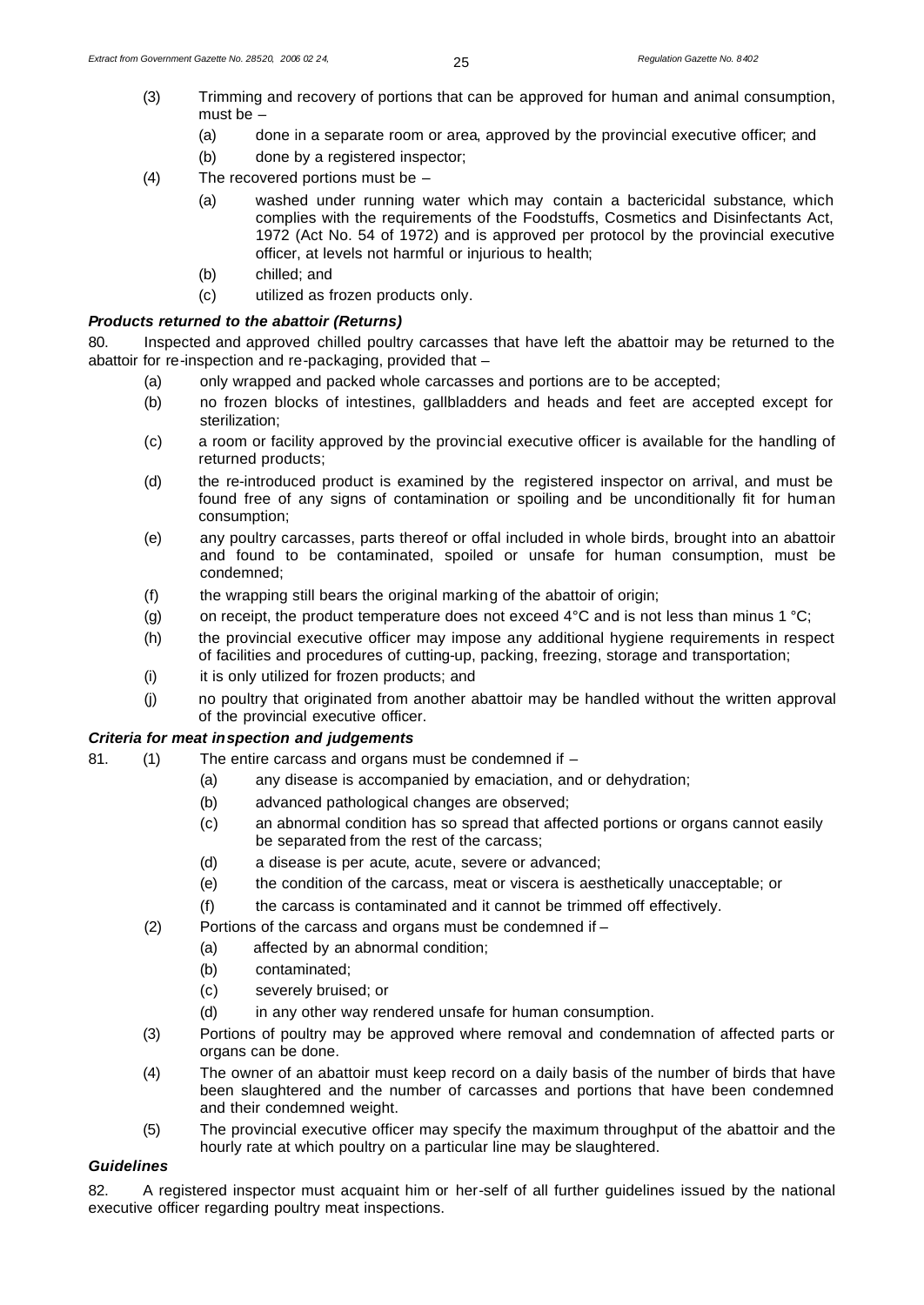# **D. GENERAL REQUIREMENTS FOR PERSONS DOING MEAT INSPECTIONS**

# *Required qualifications for other persons doing meat inspection at poultry abattoirs*

83. The other duly qualified persons to perform meat inspection services as contemplated in section 11(1)(d) of the Act are –

- (a) persons having an appropriate bio-scientific qualification as approved by the national executive officer; and
- (b) if required by the national executive officer, a certificate for Poultry Meat Examiners or Poultry Meat Inspectors which are approved by the national executive officer and accredited by South African Qualifications Authority (SAQA).

# *Registration as registered inspector with provincial executive officer*

84. Persons contemplated in section 11(1)(c) of the Act wishing to do meat inspection must register with the provincial executive officer in order to do meat inspection at a specified abattoir.



# *Specifications for marks*

85. (1) The following marks of approval for meat are required for high, low and rural throughput poultry abattoirs:



(2) The mark must contain the following information:

- (a) The abattoir registration number; and
- (b) The wording shown in sub-regulation (1) which must be in at least two official languages, one of which must be English.
- (3) The marks must be printed on the wrapping and packing or on labels of each individual carcass or cut portions in sizes to suit particular circumstances to the approval of the provincial executive officer.

## *Wrapping, packing and labelling*

- 86. (1) All labels used on carcasses and meat must
	- (a) be printed on food grade paper or plastic printing material and treated in the same hygienic way as in contact wrapping material; and
	- (b) include the mark in regulation  $85$  (1) and information required in regulation  $85(2)$  as well as any other information required by the provincial executive officer.
	- (2) A wrapping bearing the mark of approval may not be re-used after opening.
	- (3) The provincial executive officer may by protocol exempt marking of poultry carcasses, at an abattoir, in cases where consignments of carcasses are dispatched from an approved poultry abattoir to an approved cutting and processing plant, subject to the following conditions:
		- (a) The cutting and processing plant belongs to the same owner as the abattoir.
		- (b) The carcasses are not individually wrapped, are conveyed in bulk in containers and transported in vehicles complying with these regulations.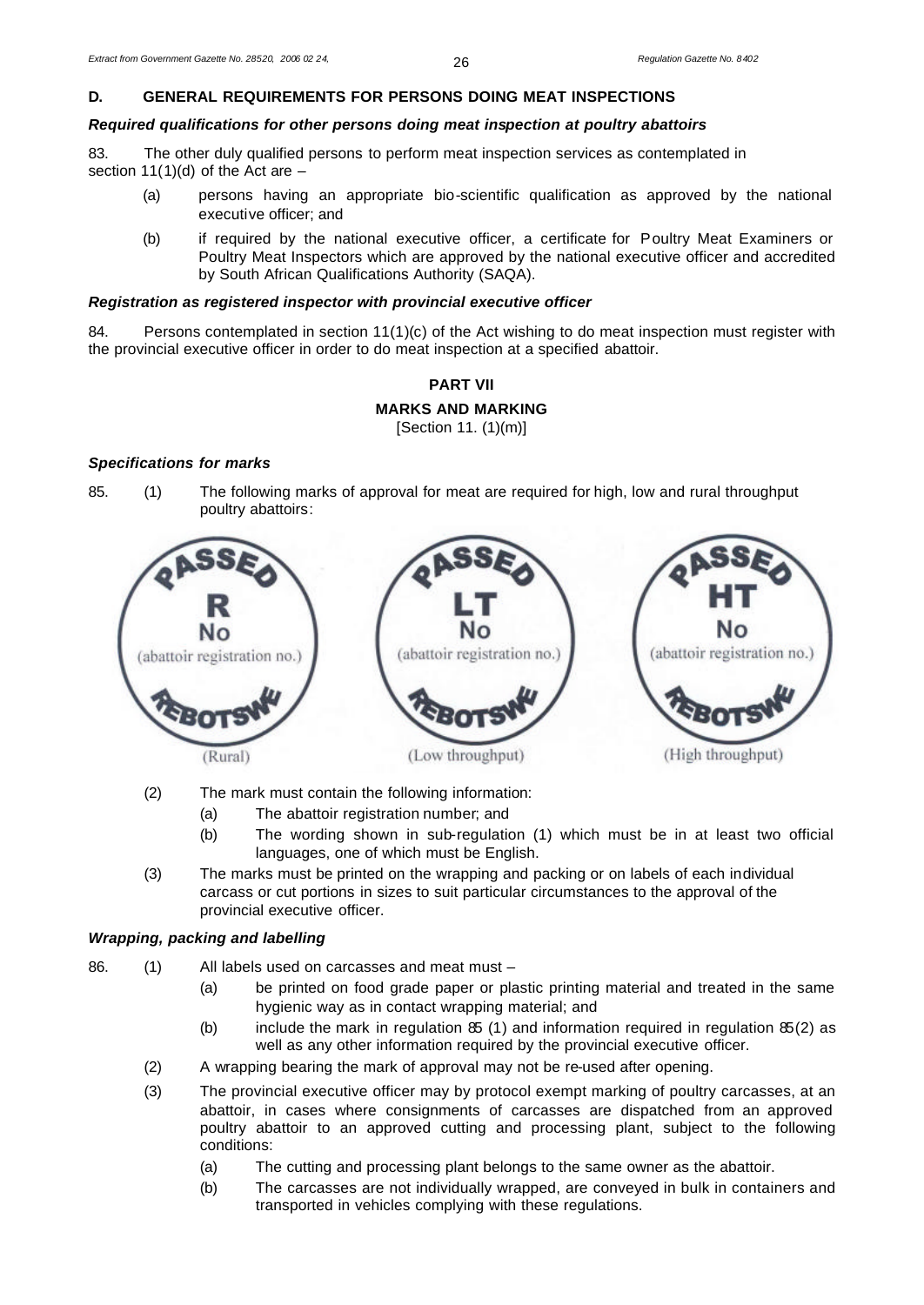- (c) The loading space of the vehicle or container is locked and sealed.
- (d) The dispatch office as well as receiving cutting premises maintains a record of the amount, type and destination of consignments.
- (e) Carcasses and cut portions are marked as required in regulation 85(3) before leaving the cutting plant.
- (4) Bulk packing, containers or cartons must be clearly marked on both ends with the mark of approval clearly visible and of readable size and provide information required by the Agricultural Products Standards Act, 1990 (Act no. 119 of 1990), as well as –
	- (a) the name, address and registration number of the establishments in which the meat was packed;
	- (b) the net weight of the contents;
	- (c) an accurate description of the contents;
	- (d) the date packaged or a code which enables the packaging date to be determined; and
	- (e) directions regarding the temperature at which the product must be stored.

## *Security*

- 87. (1) The stamp of approval or wrapping and packing material on which a stamp of approval is printed, must never be used at an abattoir where the abattoir number differs from the number on such stamp.
	- (2) The registered meat inspector must satisfy himself or herself regarding the security of wrapping and packing material or labels on which the stamp of approval is printed.

### *General*

- 88. (1) No person may, in an abattoir, place a stamp of approval on, or remove such mark from, any carcass, part thereof, meat or a wrapping, packing or container, except under the supervision of a registered inspector.
	- (2) The registered inspector may at any time re-inspect a carcass or meat, in an abattoir, notwithstanding that it may already have been passed for consumption and, if upon reinspection he or she is of the opinion that it is no longer fit for human or animal consumption, he or she must remove the stamp of approval, and such meat must be condemned.

## **PART VIII**

# **TREATMENT OF CONDEMNED MATERIAL**

[Section 11. (1)(r)]

# *Handling of condemned material*

- 89. (1) Carcasses, portions thereof or any edible products in an abattoir, which cannot be passed for human or animal consumption must be –
	- (a) placed in a theft proof container which has been clearly marked "CONDEMNED", in letters not less than 10 cm high, or conspicuously marked with a stamp bearing the word "CONDEMNED", using green ink;
	- (b) kept in a holding area or a room or dedicated chiller provided for the purpose, except if removed on a continuous basis; and
	- (c) removed from the abattoir at the end of the working day or be secured in a dedicated chiller or freezer at an air temperature of at least minus 2 °C.
	- (2) No person may remove a carcass, part thereof or any edible product which has been detained or condemned from an abattoir, except with the permission of a registered inspector who is a veterinarian and subject to such conditions as he or she may impose.
	- (3) The abattoir owner is responsible for complying with the legal requirements or conditions relating to the safeguarding and disposal of any carcass, part thereof or any edible product which cannot be passed for human or animal consumption.

# *Disposal of condemned material*

- 90. Any condemned material must be disposed of by
	- (a) total incineration;
	- (b) denaturing and burial of condemned material at a secure site, approved by the provincial executive officer and local government, by –
		- (i) slashing and then spraying with, or immersion in, an approved obnoxious colourant; and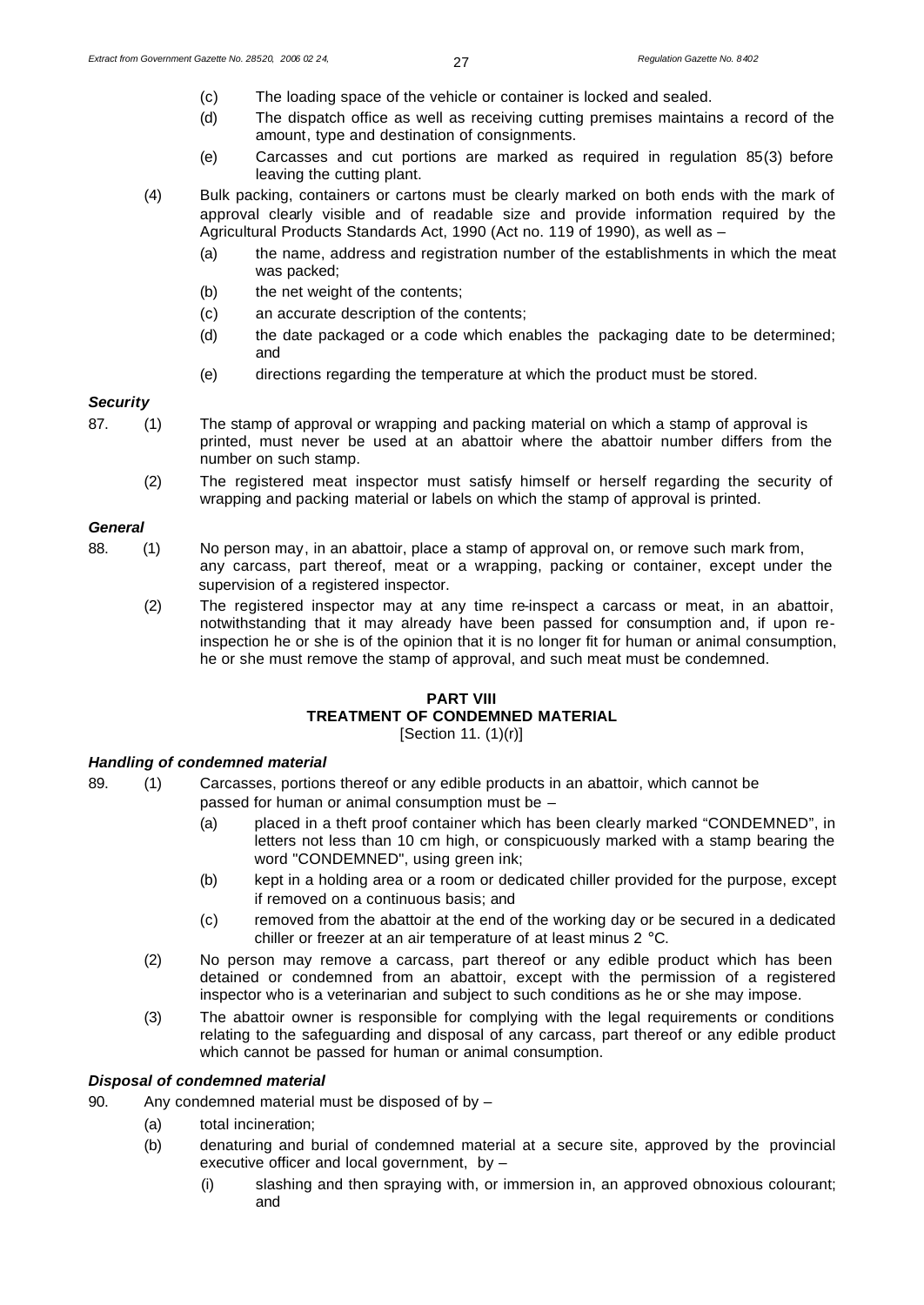- (ii) burial and immediate covering to a depth of at least 60 cm and not less than 100 m from the abattoir, providing such material may not deleteriously affect the hygiene of the abattoir; or
- (c) processing at a registered sterilizing plant; and
- (d) any other method for which a protocol has been approved by the provincial executive officer.

### *Requirements for sterilizing plants*

- 91. (1) A sterilizing plant must comply with the general requirements for premises, structures and equipment set out in regulations 8 to 18.
	- (2) The premises of a sterilizing plant must be fenced and secured so as to prevent the entry of unauthorized persons, vehicles and animals, and must include-
		- (a) unclean areas, comprising the rooms in which material is received, stored or prepared for sterilizing as well as the entrance to the sterilizing apparatus; and
		- (b) clean areas, comprising the rooms in which the sterilized material is dried, milled or otherwise prepared, packed, stored or dispatched.
	- (3) A solid wall must separate the unclean and clean areas, and there may be no direct contact between these areas.

#### *Unclean area*

- 92. (1) Material of animal origin may only be received in the unclean area of a sterilizing plant and no such material may be removed from this area otherwise than through the operations of the sterilizing equipment.
	- (2) Foot-baths with disinfectants must be provided at all exits, as well as a wheel bath for vehicles at the unclean receiving area.
	- (3) The floors, walls and equipment of the unclean area of a sterilizing plant must be sanitized daily after the cessation of operations.
	- (4) Workers employed in the unclean area must
		- (a) wear distinctively marked overalls and rubber boots;
		- (b) wash their hands and disinfect their boots before leaving the unclean area; and
		- (c) change from soiled protective clothing and footwear and clean themselves with soap and water before leaving the premises.
	- (5) A person who has entered the unclean area may not enter the clean area or any area where any edible products are handled in the abattoir unless he or she has cleaned and changed as contemplated in sub regulation (4)(c).

## *Product*

- 93. (1) A person may not sell the products of a sterilizing plant unless they conform with the specifications set by the Registrar in terms of the Fertilisers, Farm Feeds, Agricultural Remedies and Stock Remedies Act, 1947 (Act No.36 of 1947).
	- (2) Any material produced by processing or treatment under the provisions of this Part and intended for animal consumption or as a fertilizer must be subjected to such examination and tests as the said Registrar may specify.

## *Vehicles for condemned material*

- 94. (1) A vehicle used for the transport of condemned material may not be used for any other purpose, but after cleaning and disinfection the vehicle may be used for the transport of inedible material.
	- (2) A vehicle may only be used for the transport of condemned material if the  $-$ 
		- (a) load space is lockable, theft proof and seal-able;
		- (b) internal surface is leak proof and constructed of durable material; and
		- (c) floor is provided at its lowest point with a drain pipe capable of being securely closed by a screw valve.
	- (3) The load space of a vehicle used for transporting material to a sterilizing plant must be cleaned and disinfected to the satisfaction of a registered inspector at the end of each delivery, at a place specially constructed for the purpose.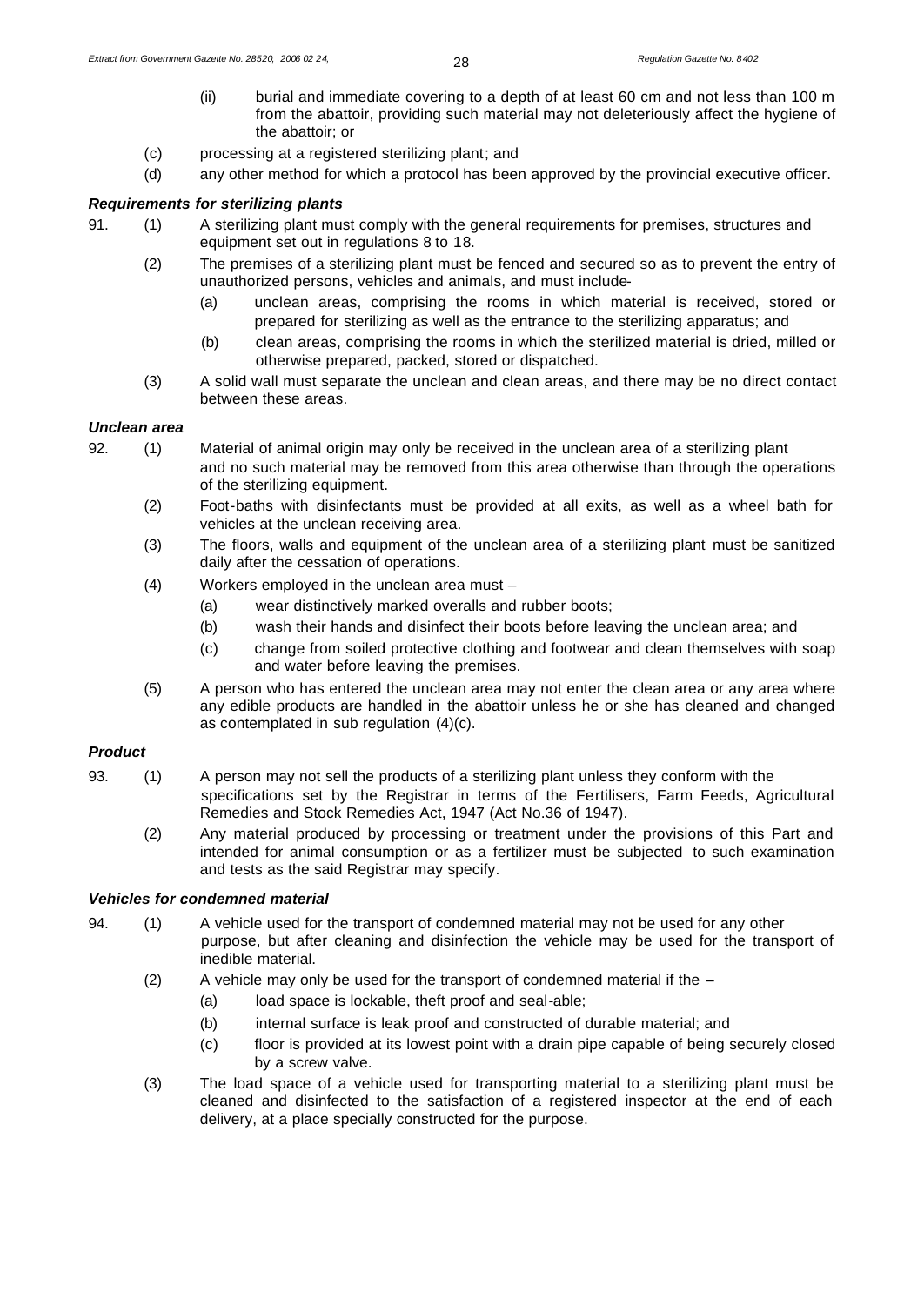# *Specimens*

- 95. (1) The registered inspector may authorise, in writing, the removal of specimens of condemned material and animal parasites from an abattoir for research and teaching purposes, and must state in the authorisation –
	- (a) the name of the organisation or individual conducting the research, or making the collection;
	- (b) the name of the abattoir of origin;
	- (c) the kind and amount of material removed;
	- (d) the purpose of collection; and
	- (e) how the material must be disposed of after the intended use, where applicable.
	- (2) The approval of the owner of the plant is required for the arrangements for the collection of specimens.

### **PART IX**

#### **EXPORT REGULATIONS**

[Section 22(1)(h)]

# *Exportation of meat*

[Also see section 14 of the Act]

- 96. (1) Meat may only be exported from abattoirs or plants that are graded as high throughput or, in the case of low throughput plants comply with all the requirements as required for high throughput abattoirs, and are registered as export establishments.
	- (2) The owner who wants to export meat must apply for the registration of his or her abattoir or plant as an export establishment with the national executive officer.
	- (3) Meat intended for export must be marked according to the requirements of the importing country.
	- (4) The reefer in which meat is to be exported must be sealed at the time of its loading with a seal bearing a unique seal number.

# **PART X**

## **IMPORT REGULATIONS**

[Section 22(1)(h)]

#### *Importation of meat*

[Also see section 13 of the Act]

- 97. (1) (a) The manner in which an application for an import permit must be made by an importer is to complete the official application form obtainable from the national executive officer and to submit it to him or her together with a fee as approved and announced by the Minister in the Government Gazette.
	- (b) Any person who knowingly provides false information on an application form for an import permit is guilty of an offence.
	- (2) The manner in which imported meat that has been off loaded in the Republic must be stored as contemplated in section  $13(6)(d)$  of the Act is -
		- (a) that the imported meat must be stored in such a way as to ensure  $-$ 
			- (i) that no contamination, soiling or deterioration thereof in any way may take place; and
			- (ii) such meat cannot possibly contaminate other products in the cold store;
		- (b) that security measures must be in place to prevent any part of the consignment being removed before final release thereof; and
		- (c) that all documentation relevant to a consignment must be held by the owner of the cold store for inspection by the national executive officer.
	- (3) The veterinary procedures to be performed while the meat is stored as contemplated in sub regulation (2) are to  $-$ 
		- (a) confirm a positive link between the meat and the import permit as well as all other documentation pertaining to the inspection;
		- (b) examine the maintenance of the temperature of the meat during transportation;
		- (c) confirm that no soiling, contamination or deterioration of the meat in any way took place during transportation prior to storage;
		- (d) remove samples for examination;
		- (e) examine test results pertaining to samples taken from the consignment;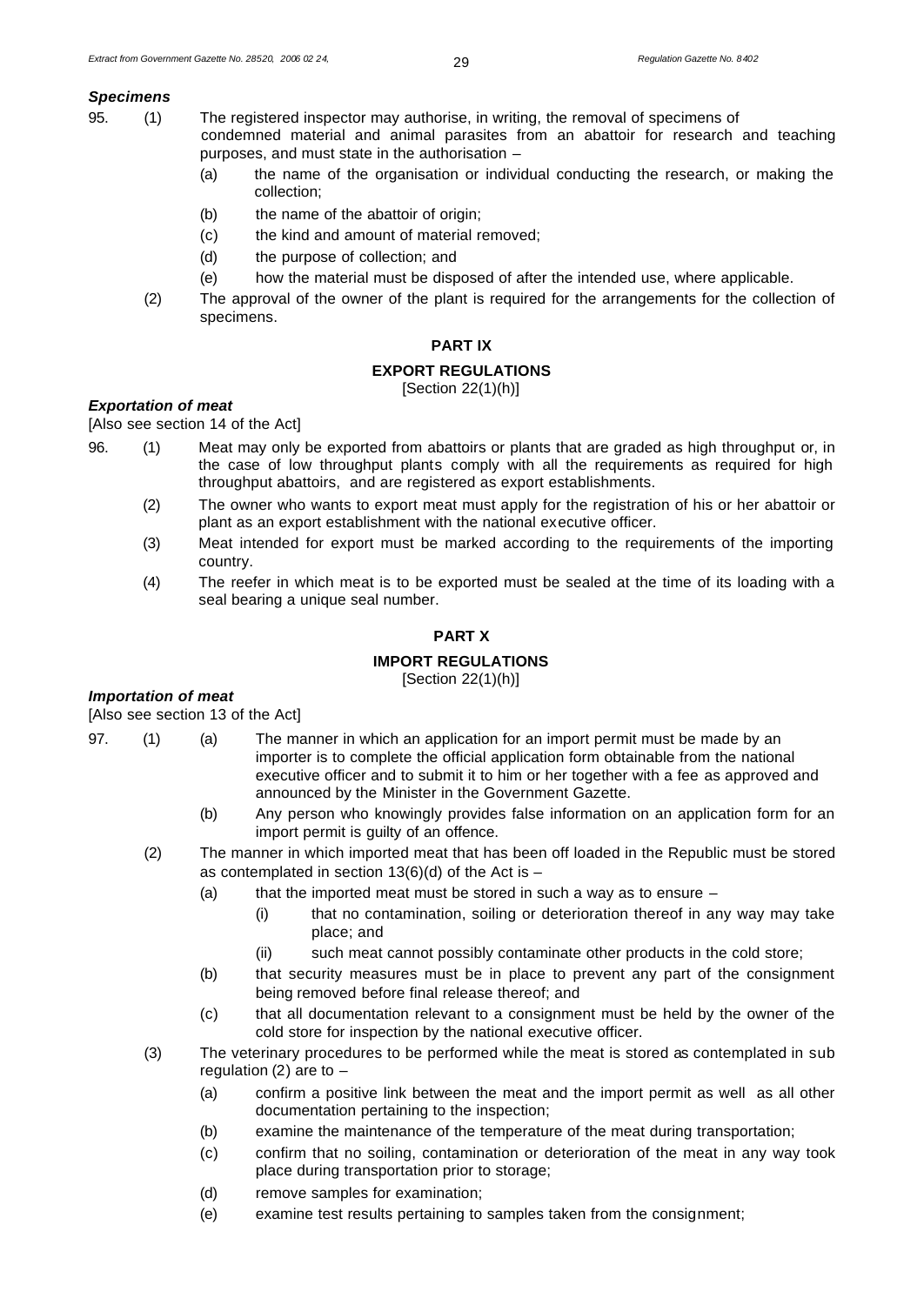- (f) confirm that all other conditions stated on the import permit have been complied with; and
- (g) conduct any other action necessary to ensure that the meat is safe and suitable for human consumption and poses no threat of transmitting a contagious animal disease.

#### **PART XI**

# **SLAUGHTER OF POULTRY FOR OWN CONSUMPTION AND FOR RELIGIOUS AND CULTURAL PURPOSES**

[Section 22(1)(c)][Section 7(2)(a),(b)]

## *Slaughter of poultry, not in an abattoir, for own consumption*

- 98. (1) A person may not in a 14 day period for own consumption slaughter more than twenty five units of poultry.
	- (2) A person may only slaughter as contemplated in sub regulation (1), on land of which he or she –
		- (a) is the legally registered owner;
		- (b) is the lawful tenant or occupier; or
		- (c) otherwise has the right of control, management or use.
	- (3) Any other legal provisions regulating the keeping and slaughtering of poultry on land referred to under sub regulation (2), must be complied with in addition to the provisions of the Act and these Regulations.
	- (4) Only healthy birds may be slaughtered.
	- (5) The parts of birds slaughtered that are not utilised, must be regarded as condemned material and disposed of in accordance with applicable prescripts of Part VIII of these regulations or according to health requirements of the relevant local authority.

# *Slaughter of poultry, not in an abattoir, for religious purposes of the Muslim faith*

99. (1) Slaughtering for purposes of the Muslim faith may only be performed by persons –

- (a) authorized thereto, in writing, by Islamic religious authorities; and
- (b) who has the necessary knowledge, physical ability and equipment to execute the bleeding incision in a humane manner.
- (2) A person contemplated in sub regulation (1) must
	- (a) obtain prior written permission thereto from the local authority of the area where such a slaughtering will take place; and
	- (c) ensure that only healthy stock are slaughtered.
- (3) The parts of the slaughtered bird that are not utilised, must be regarded as condemned material and disposed of in accordance with applicable prescripts of Part VIII of these regulations or according to health requirements of the relevant local authority.
- (4) Meat obtained from slaughtering under this regulation may only be distributed as prescribed by Islamic Law.
- (5) Any other legal provisions regulating the keeping and slaughtering of poultry on land mentioned in sub regulation (2)(b) must be complied with in addition to the provisions of the Act and these Regulations.

## *Slaughter of poultry, not in an abattoir, for indigenous religious or cultural purposes*

- 100. (1) A person who slaughters for indigenous religious or cultural purpose must
	- (a) obtain written permission thereto from the owner of the land where such slaughtering will take place; and
	- (b) ensure that only healthy stock are slaughtered.
	- (2) The parts of the slaughtered bird that are not utilised, must be regarded as condemned material and disposed of in accordance with applicable prescripts of Part VIII of these regulations or according to health requirements of the relevant local authority.
	- (3) Any other legal provisions regulating the keeping and slaughtering of poultry on land referred to in sub-regulation (1)(b), must be complied with in addition to the provisions of the Act and these Regulations.